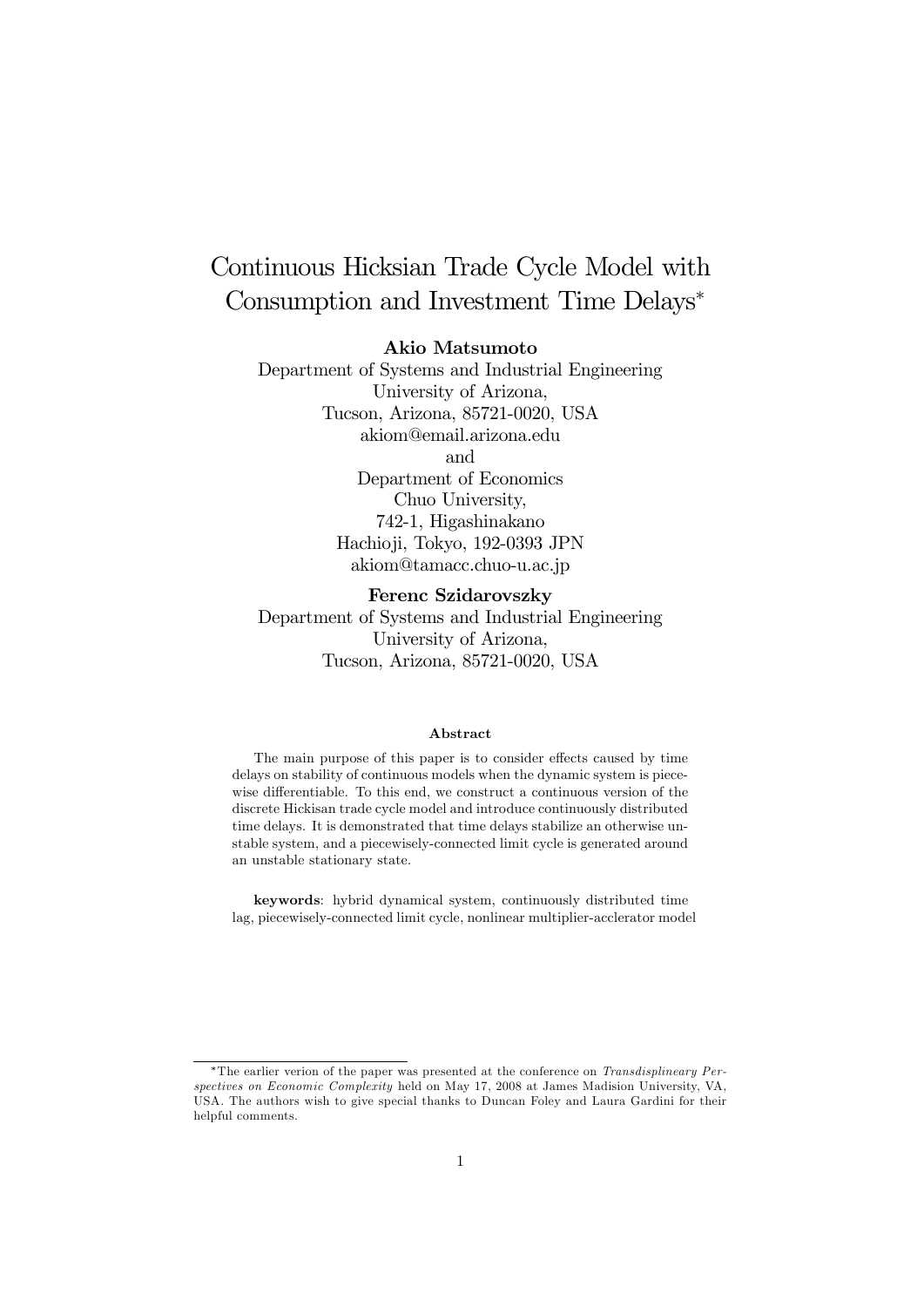### 1 Introduction

It has been a well-known fact of advanced market economies that national income exhibits persistent and irregular fluctuations. Although linear models with exogenous shocks may be aperiodic, it has been a main interest in studying macro dynamics to detect endogenous sources of such dynamic behavior. If we look at the classic literature of the 1940's and 1950's, we find that Kaldor (1940), Hicks (1950) and Goodwin (1951) constructed nonlinear macro dynamic models and gave rise to persistent endogenously-driven cyclic fluctuations. Since newlydeveloping nonlinear theory involving chaos is introduced into economics in the middle 1970's, these "classic" nonlinear models in discrete-time and continuoustime has been reconsidered with these new tools.

The Kaldor model, which originally has a continuous time scale, "has served as the prototype model for nonlinear dynamic system in economics,"(Lorenz (1993), p.43) and has been extended in many directions. Chang and Smyth (1971) applies the Pointcare-Bendixon theorem to prove the existence of a Kaldorian limit cycle. Lorenz (1993) deals with a continuous Kaldor model to obtain a Hopf bifurcation to a limit cycle. Dana and Malgrange (1984) shows that a discrete Kaldor model can be chaotic if the nonlinearity of investment function becomes stronger. Concerning the Goodwin model, which is also originally continuous, Lorenz (1987) replaces autonomous outlays with a time-dependent outlay function and shows that the modified Goodwin model generates chaotic motion. Matsumoto (2008) shows that multiple limit cycles may coexist when a stationary state of the continuous Goodwin model is locally stable. Sushko, Puu and Gardini (2006) consider the discrete time Goodwin model and a number of bifurcation sequences for attractors and their basins are studied. The Hicks model, which was originally constructed in discrete time, is also re-examined. Hommes (1993, 1995) shows that the discrete Hicks model yields chaos when consumption and/or investment is distributed over several periods. Later, Gardini, Puu and Sushko (2006) complement Hommes' work and present a two-dimensional bifurcation diagram in which a birth of attracting cycles with different periods is shown. Puu (2007) includes the stock of capital in the Hicks model that generates chaos. These studies indicate that nonlinear macro model of a dynamic economy may explain various complex dynamic behavior of economic variables including national income. In the existing literature, however, a continuous version of the Hicks model has not been considered yet. In consequence, little is known about its dynamic behavior.

The main purpose of this study is to shed light on this missing point and to demonstrate the following main results in a continuous Hicksian model: a birth of a limit cycle and the stabilizing effects of time delays. Following spirts of the original Hicks model, we take an upper bound for the output and a lower bound for the investment into account. These exogenous constraints imply that a resultant dynamic system is formed from four subsystems: in the first one neither constraints are effective, in the second one only upper constraint is effective, in the third one only the lower constraints is effective and in the fourth one both constraints are effective. Because of the switching of the subsystems during the adjustment process, it is technically difficult to consider the whole system analytically. In order to deal with this difficulty, we first construct a local stability/instability condition, next show the existence of a limit cycle in a 2D (i.e., two-dimensional) version of the model by applying the Poincarè-Bendixson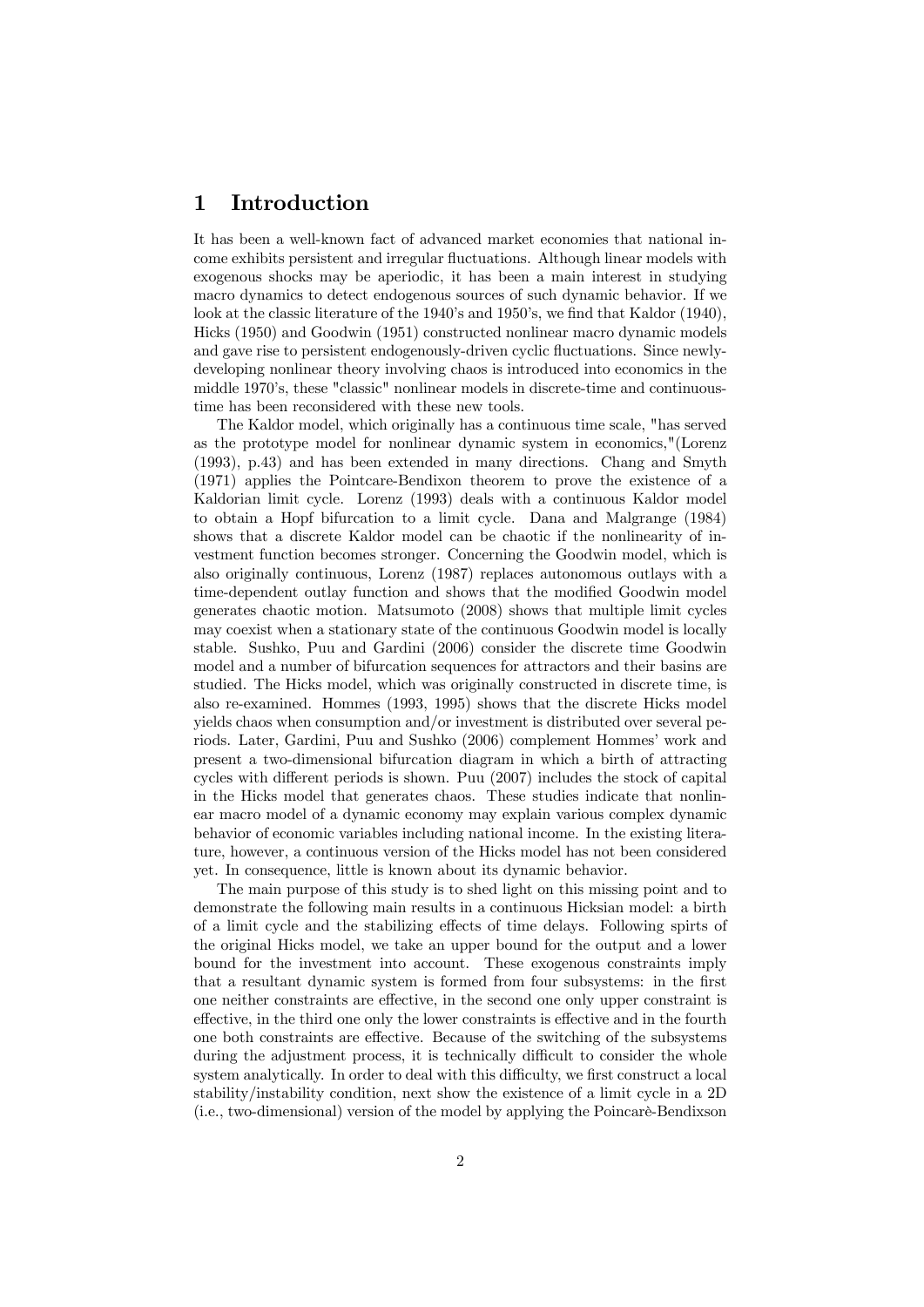theorem and then numerically confirm that a 3D (i.e., three-dimensional) vesion can generate a limit cycle. It is also demonstrated that the consumption and/or the investment time lags have stabilizing effects in the both versions of the model.

The paper is organized as follows. In Section 2 a continuous version of a 2D Hicksian model is constructed with continuously distributed time delays in consumption and investment and its dynamics is considered. In Section 3, the 2D model is extended to a 3D model by introducing the further investment lag, and we perform simulations to find what dynamics the extended model can produce. Section 4 is for concluding remarks.

## 2 2D model

This section is divided into three parts. In Section 2.1, we introduce continuously distributed time lags and construct a continuous version of the Hicksian trade cycle model with floor and ceiling. In Section 2.2, the delay dynamic equation is transformed into a hybrid dynamic system of ordinary differential equations and then its local stability/instability conditions are considered. In Section 2.3, the global stability of the locally stable stationary point is numerically demonstrated and the existence of a piecewisely-connected limit cycle is analytically and numerically shown when the stationary state is locally unstable.

### 2.1 Hybrid model with continuously distributed time lag

The discrete version of a Hicksian trade cycle model is given by

$$
C_t = cY_{t-1},
$$
  
\n
$$
I_t = \max[\beta(Y_{t-1} - Y_{t-2}), -I_L],
$$
  
\n
$$
Y_t = \min[C_t + I_t, Y^c].
$$
\n(1)

Current consumption  $C_t$  is proportional to previous income  $Y_{t-1}$  where c is the marginal propensity to consumer,  $0 < c < 1$ . Investment  $I_t$  is proportional to the growth in the national income, as long as it is larger than the investment floor,  $-I<sub>L</sub>$ . Income  $Y<sub>t</sub>$  equals consumption plus investment, as long as it is smaller than the income ceiling,  $Y^c$ .

The three main features of the Hicksian model are the multiplier, the acceleration principle and the exogenous floor and ceiling. The first feature states that the current consumption is a fixed fraction of the delayed national income. The second shows that the investment is proportional to a fixed fraction of the delayed change in national income. The third prevents the decline of investment from depreciation and the increase of the output from the full-employment national income. Preserving these features, one possible continuous version of the Hicksian trade cycle model is constructed by the following three equations:

$$
C(t) = cY(t - \theta_c)
$$
  
\n
$$
I(t) = \max \left[ \beta \dot{Y}(t - \theta_i), -I_L \right]
$$
  
\n
$$
Y(t) = \min \left[ C(t) + I(t), Y^C \right]
$$
\n(2)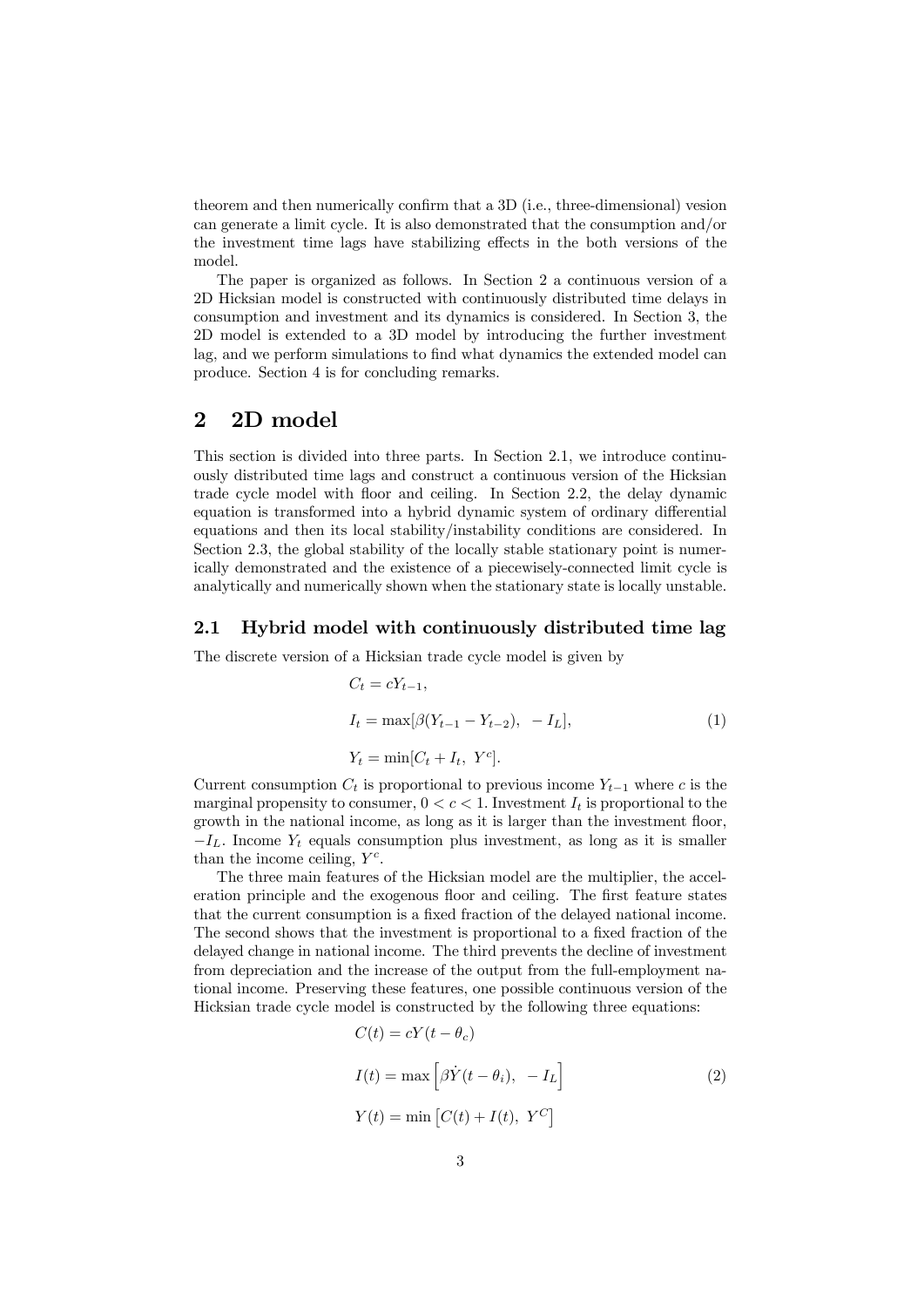where  $\theta_c$  is the consumption time lag and  $\theta_i$  is the investment time lag. The similarity between (1) and (2) is clear. Since the lags are fixed in (2), this model is suitable for analyzing a situation in which the lengths of the time lags are certain. As pointed out by Hommes (1993,1995), Hicks presumes a more general situation in which both consumption and induced investment are distributed over several time periods. Taking account of this notion, a more appropriate version of the Hicksian trade cycle model with continuous time scales may be constructed by applying continuously distributed time delays:

$$
C(t) = cY_c^e(t),
$$
  
\n
$$
I(t) = \max \left[ \beta \dot{Y}_i^e(t), -I_L \right],
$$
  
\n
$$
Y(t) = \min \left[ C(t) + I(t), Y^C \right].
$$
\n(3)

Here  $Y_c^e$  and  $\dot{Y}_i^e$  are the expectations of the national income and the expected change of national income. It is assumed that these expectations are formed as weighted averages of the past realized values, respectively, in the following way:

$$
Y_c^e(t) = \int_0^t \frac{1}{\theta_c} e^{-\frac{t-s}{\theta_c}} Y(s) ds
$$

and

$$
\dot{Y}_i^e(t) = \int_0^t \frac{1}{\theta_i} e^{-\frac{t-s}{\theta_i}} \dot{Y}(s) ds,
$$

where  $\theta_c$  and  $\theta_i$  are positive constant which are considered as the proxies for the lengths of the time lags. The most weight is given to the most recent realized values and then the weight is exponentially declining. This particular form of the distribution function is often employed in order to simplify the dynamic analysis.<sup>1</sup> We call (3) the *basic distributed delay model*.

In the case of positive lags, differentiating the last two equations with respect to time gives the following 2D system of ordinary differential equations<sup>2</sup>:

$$
\begin{cases}\n\dot{Y}_c^e(t) = \frac{1}{\theta_c} \left( Y(t) - Y_c^e(t) \right), \\
\ddot{Y}_i^e(t) = \frac{1}{\theta_i} \left( \dot{Y}(t) - \dot{Y}_i^e(t) \right),\n\end{cases} \tag{4}
$$

It may be natural to assume that the investment lag is larger than or at least equal to the consumption lag:

#### Assumption 1.  $\theta_c \leq \theta_i$ .

$$
\frac{1}{n!} \left(\frac{n}{\theta}\right)^{n+1} (t-s)^n e^{-\frac{n(t-s)}{\theta}}
$$

 $1$ <sup>1</sup>It is possible to replace the exponential kernel function with a general kernel function,

with finite n. However, this replacement may not change the qualitative aspects of the results to be obtained below.

<sup>2</sup> See the Appendix for constructing the same dynamical system in a different way.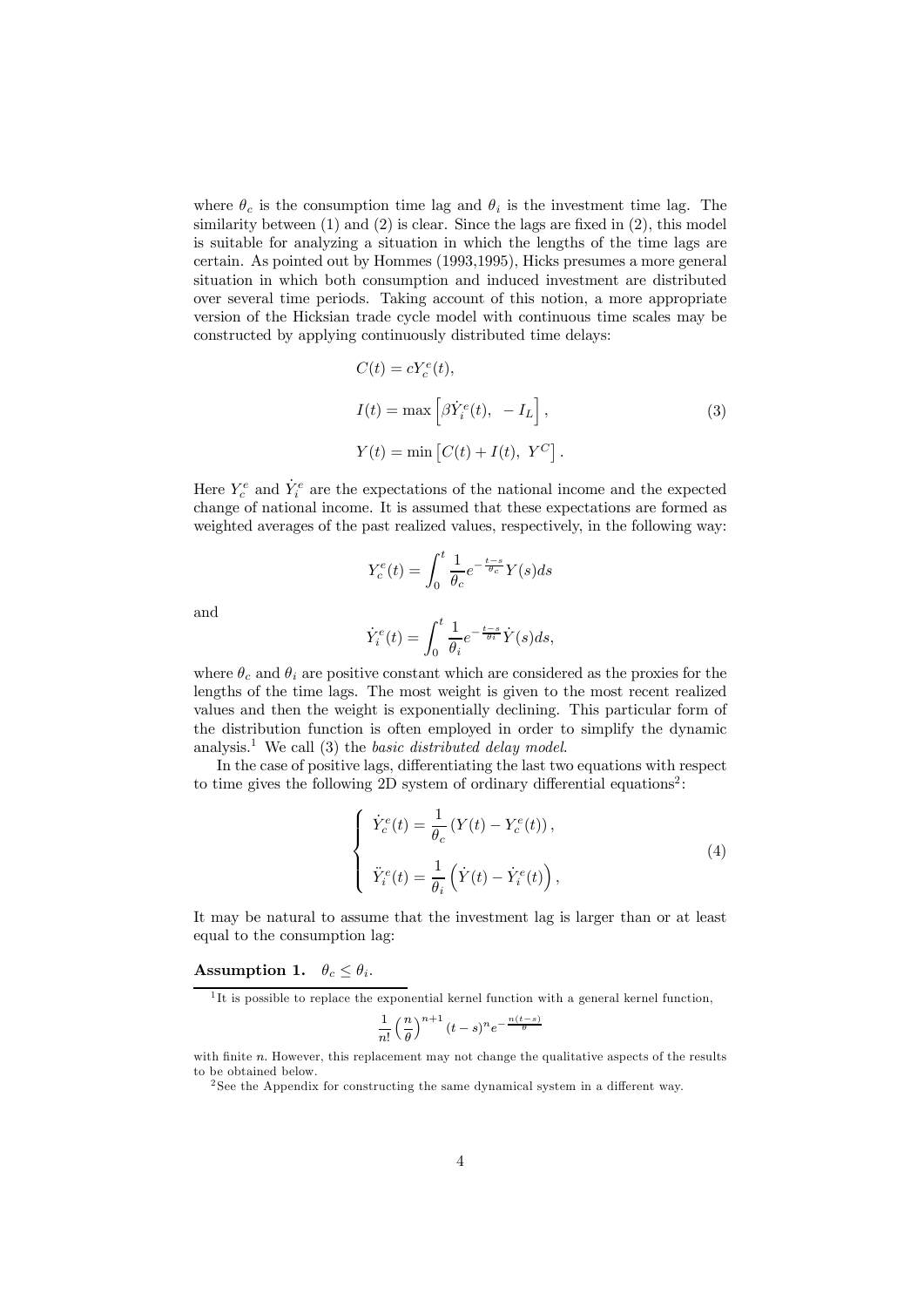Substituting the first and the second equations of (3) into the third one, we have the following output equation in the basic distributed delay model:

$$
Y(t) = \min\left[cY_c^e(t) + \max\left[\beta \dot{Y}_i^e(t), -I_L\right], Y^C\right]
$$
 (5)

It turns out that the feasible  $(Y_e^e, \dot{Y}_i^e)$ -region is divided into four subregions by the following three partition lines,

$$
\beta \dot{Y}_i^e(t) = -I_L
$$
,  $cY_c^e(t) + \beta \dot{Y}_i^e(t) = Y^C$  and  $cY_c^e(t) - I_L = Y^C$ .

The four regions of the phase plane are defined as

 $R_A = \{ (Y_c^e(t), \dot{Y}_i^e(t)) \mid \beta \dot{Y}_i^e(t) \ge -I_L \text{ and } cY_c^e(t) + \beta \dot{Y}_i^e(t) \le Y^C \},$  $R_B = \{ (Y_c^e(t), \dot{Y}_i^e(t)) \mid \beta \dot{Y}_i^e(t) \ge -I_L \text{ and } cY_c^e(t) + \beta \dot{Y}_i^e(t) > Y^C \},$  $R_C = \{ (Y_c^e(t), \dot{Y}_i^e(t)) \mid \beta \dot{Y}_i^e(t) < -I_L \text{ and } cY_c^e(t) - I_L \leq Y^C \},\$  $R_D = \{ (Y_c^e(t), \dot{Y}_i^e(t)) \mid \beta \dot{Y}_i^e(t) < -I_L \text{ and } cY_c^e(t) - I_L > Y^C \}.$ 

The negative-sloping partition line  $cY_c^e + \beta \dot{Y}_i^e = Y^c$  distinguishes  $R_A$  from  $R_B$ , the horizontal partition line  $\beta Y_i^e = -I_L$  distinguishes  $R_A$  from  $R_C$ , and finally, the vertical partition line  $cY_c^e - I_L = Y^c$  distinguishes  $R_C$  from  $R_D$ . Switches from one subregion to the another can occur only at points of the partition lines.

Before proceeding to the stability consideration of the delay hybrid system, we examine the stability of the system when there are no time lags, as a bench mark. To this end, we set  $\theta_c = \theta_i = 0$  in (2) or  $Y_c^e = Y$  and  $\dot{Y}_i^e = \dot{Y}$  in (3) to derive the dynamic system without time lags:

$$
Y(t) = \min[C(t) + \max[\beta \dot{Y}(t), -I_L], Y^c]
$$

If  $\beta \dot{Y}(t) > -I_L$  and  $C(t) + \beta \dot{Y}(t) < Y^c$ , we obtain a 1D differential equation.

$$
\dot{Y}(t) = \frac{1 - c}{\beta} Y(t).
$$

It can be seen that  $Y(t) = \dot{Y}(t) = 0$  is a stationary state, and applying the method of separation of variable gives the complete solution,

$$
Y(t) = Y_0 e^{\lambda t} \text{ with } \lambda = \frac{1 - c}{\beta} > 0.
$$

Here  $Y_0$  is an arbitrary initial point and  $\lambda$  is an eigenvalue. The positive eigenvalue implies instability of the stationary point. If  $\beta Y(t) \leq -I_L$ , then, for all  $t \geq 0$ , we have

$$
Y(t) = Y^{c} \text{ if } C(t) - I_{L} \geq Y^{c} \text{ or } Y(t) = -\frac{I_{L}}{1 - c} \text{ if } C(t) - I_{L} < Y^{c},
$$

where  $Y^c$  is the maximum value (i.e., the ceiling) that  $Y(t)$  can attain while  $-I_L/(1-c)$  is the minimum (i.e., the floor). It is clear that although the stationary point is unstable, a trajectory does not diverge globally due to the ceiling and floor. In particular, if  $Y_0 > 0$ , then  $Y(t)$  monotonically increases until it hits the ceiling and then stays there afterward. On the other hand, if  $Y_0 < 0$ , then  $Y(t)$  monotonically decreases until it hits the floor and then stays there afterward. We summarize these results: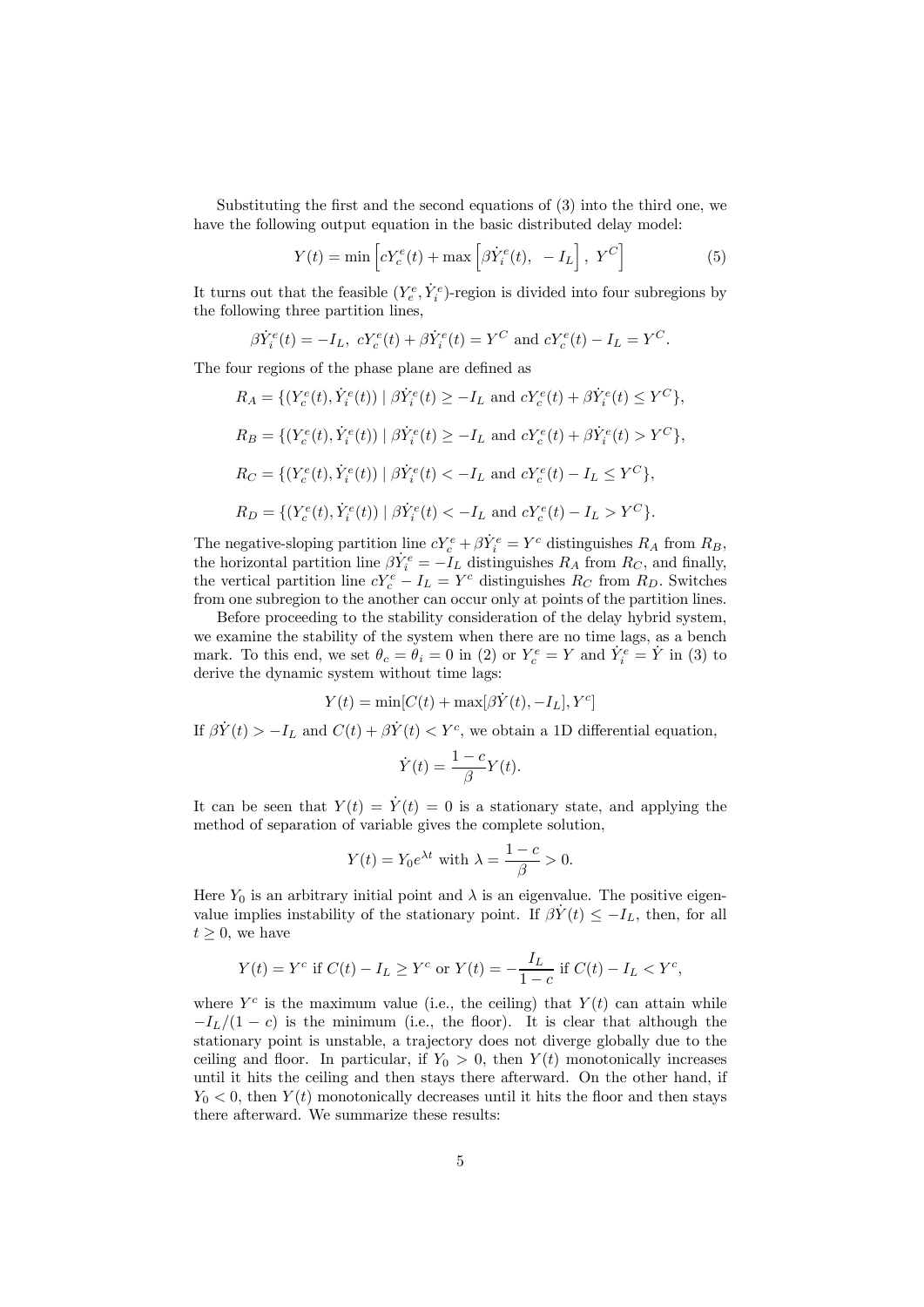Theorem 1 A continuous Hicksian model with no time lags is locally monotonically unstable, however, its output trajectory stays either at the ceiling or at the floor after it arrives there.

### 2.2 Local stability

The national income is determined by (5). Since we have to distinguish between four regions, we analyze the stability/instability of system (4) under each of these four regions in this section while the over-all hybrid stability will be considered later in Section 2.3. For notational simplicity, let  $x = Y_c^e$  and  $y = \dot{Y}_i^e$ . We next formulate the dynamic system in each region.

In  $R_A$  in which neither of the upper and lower bounds of  $(5)$  is effective, the national income and its rate of change are determined by

$$
Y(t) = cx(t) + \beta y(t)
$$

and

$$
\dot{Y}(t) = c\dot{x}(t) + \beta \dot{y}(t).
$$

Substituting these into (4) yields the linear dynamic system:

$$
\begin{pmatrix}\n\dot{x}(t) \\
\dot{y}(t)\n\end{pmatrix} = \begin{pmatrix}\n\frac{-(1-c)}{\theta_c} & \frac{\beta}{\theta_c} \\
-\frac{c(1-c)}{(\theta_i - \beta)\theta_c} & -\frac{\theta_c - c\beta}{(\theta_i - \beta)\theta_c}\n\end{pmatrix} \begin{pmatrix}\nx(t) \\
y(t)\n\end{pmatrix}.
$$
\n(6)

It can be seen that the origin of the phase plane is the stationary state, which will be denoted by  $\varepsilon_A$ . Stability of (6) will be discussed later in this subsection.

In  $R_B$  the upper bound of national income is effective. The national income and its rate of change can be written as

and

$$
\dot{Y}(t) = 0.
$$

 $Y(t) = Y^C$ 

Substituting these into (4) yields the relevant dynamic system for this region:

$$
\begin{pmatrix} \dot{x}(t) \\ \dot{y}(t) \end{pmatrix} = \begin{pmatrix} -\frac{1}{\theta_c} & 0 \\ 0 & -\frac{1}{\theta_i} \end{pmatrix} \begin{pmatrix} x(t) \\ y(t) \end{pmatrix} + \begin{pmatrix} \frac{Y^c}{\theta_c} \\ 0 \end{pmatrix}
$$
(7)

The stationary state is unique and denoted by  $\varepsilon_B = (x_B, y_B)$  where  $x_B =$  $Y^C$  and  $y_B = 0$ . Since the eigenvalues of the coefficient matrix of system (7) are real and negative (i.e.,  $\lambda_1 = -\frac{1}{\theta_c}$  and  $\lambda_2 = -\frac{1}{\theta_i}$ ), the stationary state is monotonically stable under  $R_B$ . Namely, any trajectory starting at a point inside of  $R_B$  approaches to the stationary state. The stationary state  $\varepsilon_B$  is, however, not located in  $R_B$  but in  $R_A$ , therefore, the trajectory soon or later crosses the partition line  $cx + \beta y = Y^c$  and enters  $R_A$  in which the dynamic system switches to (6) from (7).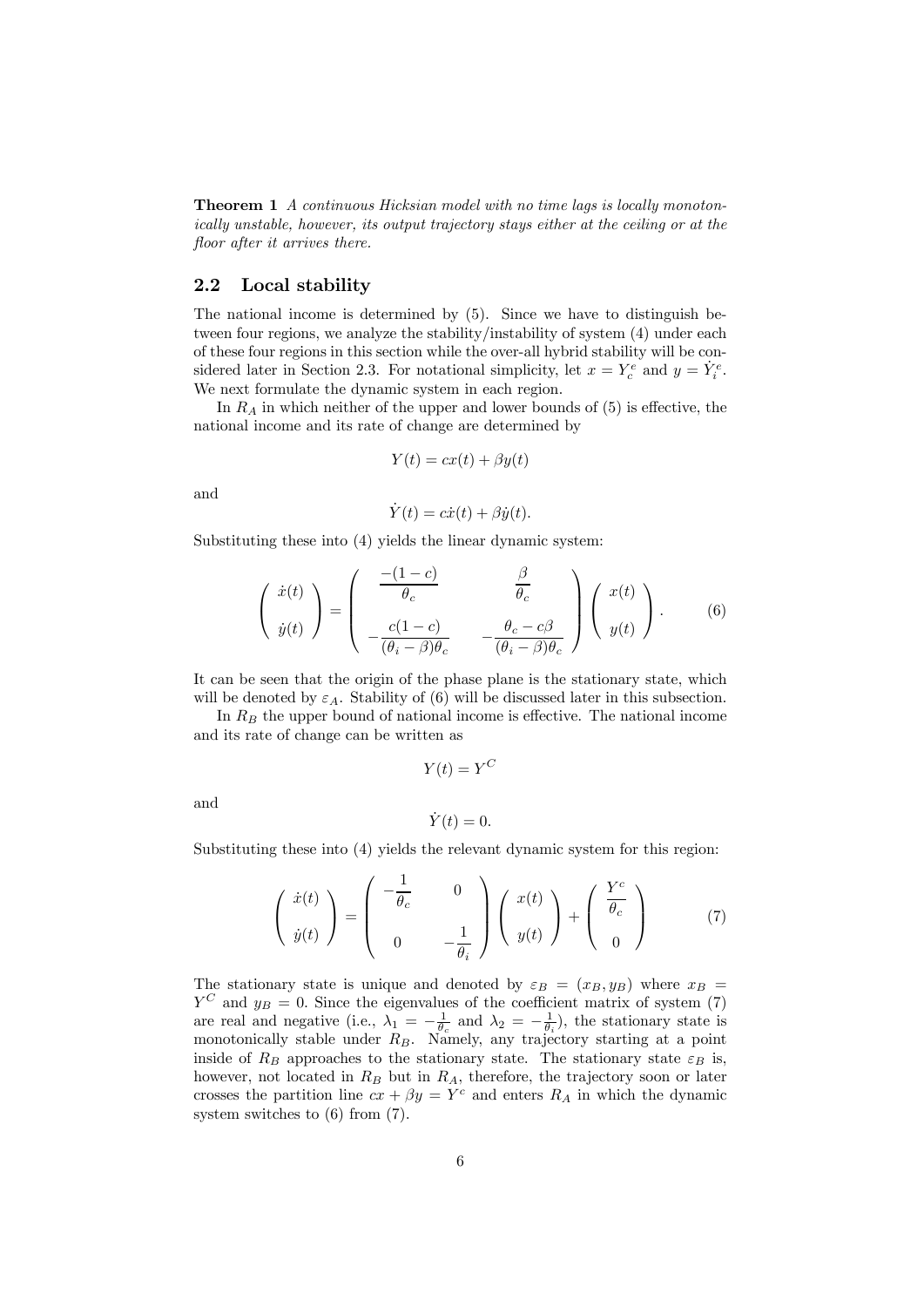In  $R_C$  the lower bound of investment is effective, the national income and its rate of change are

$$
Y(t) = cx(t) - I_L
$$

and

$$
\dot{Y}(t) = c\dot{x}(t).
$$

Substituting these into (4) yields the following dynamic system:

$$
\begin{pmatrix}\n\dot{x}(t) \\
\dot{y}(t)\n\end{pmatrix} = \begin{pmatrix}\n-\frac{1-c}{\theta_c} & 0 \\
-\frac{c(1-c)}{\theta_c \theta_i} & -\frac{1}{\theta_i}\n\end{pmatrix} \begin{pmatrix}\nx(t) \\
y(t)\n\end{pmatrix} - \begin{pmatrix}\n\frac{I_L}{\theta_c} \\
\frac{cI_L}{\theta_c \theta_i}\n\end{pmatrix}
$$
\n(8)

The stationary state is unique and denoted by  $\varepsilon_C = (x_C, y_C)$  with  $x_C =$  $-I_L/(1 - c)$  and  $y_C = 0$ . Since the eigenvalues of the coefficient matrix of (8) are negative (i.e.,  $\lambda_1 = -\frac{1}{\theta_i}$  and  $\lambda_2 = -\frac{1-c}{\theta_c}$ ), the stationary state of (8) is monotonically stable under  $R_C$ . Any trajectory starting at a point inside  $R_C$ is governed by system  $(8)$  as long as it stays within  $R<sub>C</sub>$ . The stationary state is not located in  $R_C$  but in  $R_A$ . In consequence, the trajectory sooner or later crosses the partition line  $\beta y = -I_L$  and enters  $R_A$  in which the dynamic system is switched to (6) from (8).

Finally, in  $R_D$  both of the upper and lower bounds are effective, the national income and its rate of change are determined by

$$
Y(t) = Y^C
$$

and

$$
\dot{Y}(t) = 0.
$$

Output determination in this region is the same as that in region  $R_B$ . As a result, the dynamic system in  $R_D$  is the same as the one defined in  $R_B$  and also the components of the stationary state are the same as those of system (7). In this sense, distinguishing  $R_D$  from  $R_B$  is expedient. Since  $R_D$  is adjacent to  $R_B$ and  $R_C$  and the stationary state of the dynamic system is in  $R_A$ , any trajectory starting within  $R_D$  will move into  $R_A$  through either  $R_B$  or  $R_C$ .

So far we have shown that all subsystems except (6) of the whole hybrid system are stable and the stationary states of these subsystems are located in  $R_A$ , the domain of the subsystem  $(6)$ . Any trajectory starting at a point inside  $R_i$  for  $i = B, C, D$  crosses one of the partitioning lines and enters  $R_A$ .

We now turn our attention to the stability of (6). The stability of  $\varepsilon_A$  depends on the eigenvalues of the coefficient matrix of (6),

$$
J_A = \begin{pmatrix} -\frac{1-c}{\theta_c} & \frac{\beta}{\theta_c} \\ -\frac{c(1-c)}{(\theta_i - \beta)\theta_c} & -\frac{\theta_c - c\beta}{(\theta_i - \beta)\theta_c} \end{pmatrix}.
$$

The corresponding characteristic equation is

$$
(\theta_i - \beta)\theta_c\lambda^2 + (\theta_c + (1 - c)\theta_i - \beta)\lambda + (1 - c) = 0.
$$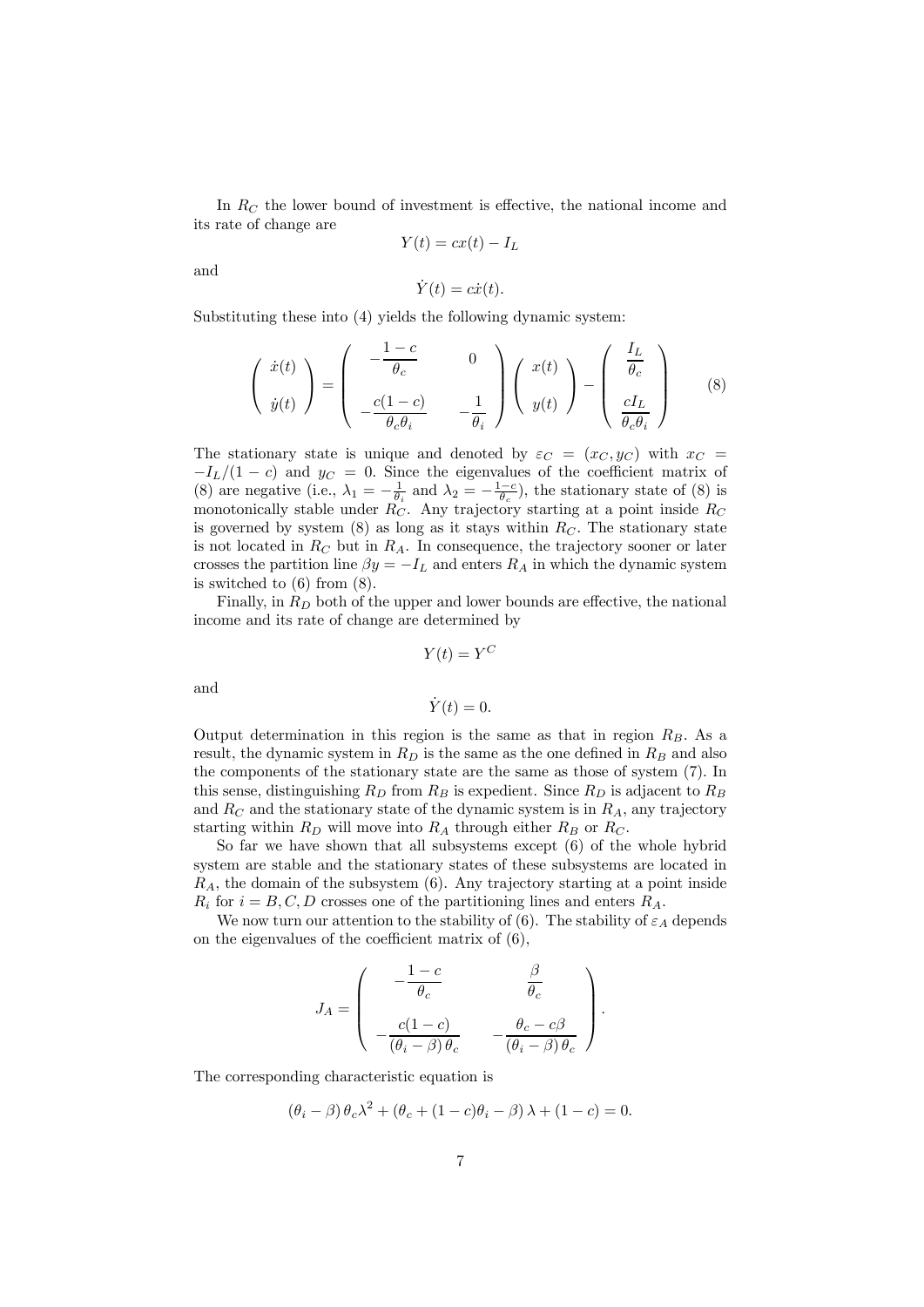The sum and product of the eigenvalues are given by

$$
\lambda_1 + \lambda_2 = -\frac{\theta_c + (1 - c)\theta_i - \beta}{(\theta_i - \beta)\theta_c}
$$

and

$$
\lambda_1 \lambda_2 = \frac{1 - c}{(\theta_i - \beta) \theta_c}.
$$

Since  $0 < c < 1$ , the stationary state is locally asymptotically stable if the parameters satisfy the following two conditions,

$$
\theta_i - \beta > 0
$$

and

$$
\theta_c + (1 - c)\theta_i - \beta > 0,
$$

under which the real parts of the eigenvalues are negative.

In Figure 1, the stability region in the  $(\theta_i, \theta_c)$  space is shaded in light-gray and the instability region in dark-gray.<sup>3</sup> The ratio between the horizontal line and the vertical line is appropriately adjusted. Notice that the upward sloping line distinguishing the shaded regions from the white region is the diagonal line. In the white region above the diagonal line, Assumption 1 is violated. So any combination of  $(\theta_i, \theta_c)$  in the white region is eliminated from further considerations. Each of the shaded regions is further divided into two parts by the zero-discriminant curve of the characteristic equation defined by

$$
\theta_c = (-1 + 2c)\beta + (1 - c)\theta_i \pm 2\sqrt{(1 - c)(\theta_i - \beta)c\beta}.
$$

The stationary point  $\varepsilon_A$  is a focus for  $(\theta_i, \theta_c)$  in the region inside the zerodiscriminant curve and a node in the region outside. Roughly speaking, as observed in Figure 1, the stationary state is unstable under smaller values of the consumption and investment lags and becomes stable when either one or both of the lags becomes larger. In other words, introducing adequate lag sizes makes an otherwise unstable system stable. The stationary point of (6) is a unique stationary state of the whole system (4) whereas the stationary points  $\varepsilon_i$ for  $i = B, C, D$  of the sub-dynamic systems are not stationary points of (4). The stability/instability of (6) is therefore equivalent to the local stability/instability of (4). In summary, we have the following result:

**Theorem 2** Given c and  $\beta$ , the basic distributed delay model is locally asymptotically stable in the light-gray region and locally unstable in the dark-gray region of the plane  $(\theta_i, \theta_c)$  shown in Figure 1 if an initial point is chosen in a neighborhood of the stationary point  $\varepsilon_A$ .

<sup>&</sup>lt;sup>3</sup>We refer to points denoted by  $S_A$ ,  $S_B$  and U in Section 2.3.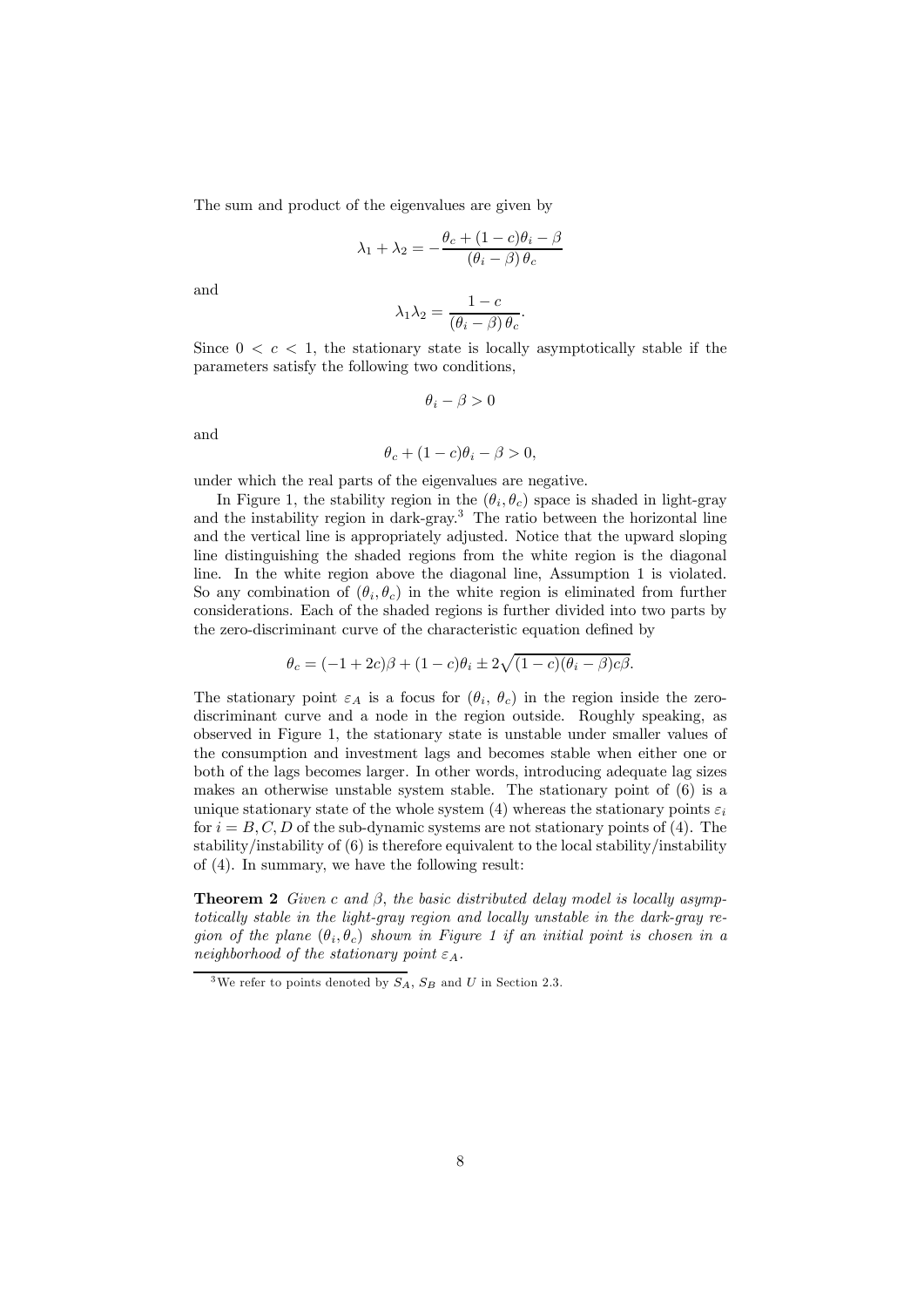

Figure 1. Partition of the stablity and instablity regions

It can be observed from Figure 1 that in the special case of  $\theta_c = \theta_i = \theta$ , the longer time lag can stabilize the system in the sense that the stationary state is unstable for  $\theta < \beta$  and stable for  $\theta > \beta$ .

### 2.3 Global stability

So far, we have shown that the subsystems defined in  $R_B$ ,  $R_C$  and  $R_D$  are locally stable if adjustments take place under the same regime throughout the entire process and that their stationary points  $\varepsilon_i^2$  for  $i = B, C, D$  are located in the inside of  $R_A$ . We have also shown in Theorem 1 that the local dynamic behavior of the whole system is the same as that of the subsystem (6), which depends on a combination of investment and consumption time lags,  $\theta_i$  and  $\theta_c$ . It remains to examine dynamic behavior in the large in which the system is subject to more than one regime during the adjustment process. It has not been mathematically proved yet that stability of all subsystems implies global stability of the whole hybrid continuous system.<sup>4</sup> We confirm the global stability when the stationary state is locally stable by performing numerical simulations and show the existence of a limit cycle when it is locally unstable by applying the Pointcarè-Bendixson theorem.

The dynamic system  $(4)$  is written, with newly introduced variables, x and  $y$ , by

$$
\begin{cases}\n\dot{x}(t) = \frac{1}{\theta_c} \left( Y(t) - x(t) \right), \\
\dot{y}(t) = \frac{1}{\theta_i} \left( \dot{Y}(t) - y(t) \right),\n\end{cases} \tag{9}
$$

where  $Y(t)$  and  $\dot{Y}(t)$  take various forms, depending on the region in which a trajectory is located. The isoclines of  $\dot{x}(t)=0$  and  $\dot{y}(t)=0$  are central to a study of the motions of  $(9)$  in the  $(x, y)$  plane. It is derived from  $(7)$  and  $(8)$ that the isoclines in  $R_B$  and  $R_D$  are given by  $x = Y^c$  and  $y = 0$  while those

<sup>4</sup> Szidarovszky (2008) proves a sufficient condition for the global stability of piece-wise differentiable discrete dynamical systems.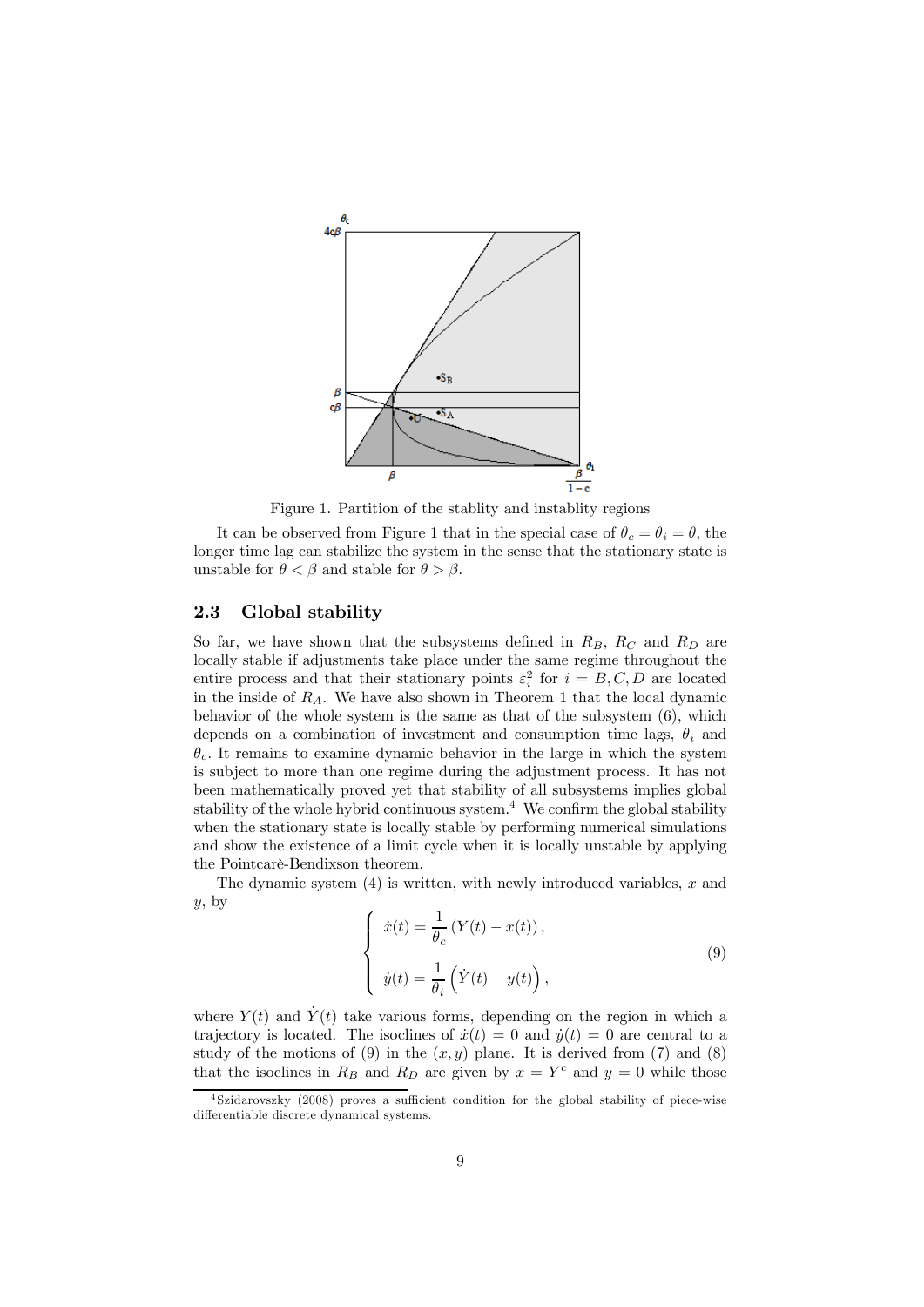in  $R_C$  by  $x = I_L/c$  and  $y = -(c(1-c)x + cI_L)/\theta_c$ . From (6), the  $\dot{x} = 0$  locus defined in  $R_A$  is given by

$$
y = \frac{1 - c}{\beta}x\tag{10}
$$

which is positive-sloping and passes through the origin. Furthermore, it hits the partition line  $cx + \beta y = Y^c$  at point  $(Y^c, \frac{1-c}{\beta}Y^c)$  and the other partition line  $\beta y = -I_L$  at point  $\left(-\frac{1}{1-c}I_L, -\frac{1}{\beta}I_L\right)$ . This  $\dot{x} = 0$  locus is connected to the  $\dot{x} = 0$ locus defined in  $R_B$  at the former point and to  $\dot{x} = 0$  locus defined in  $R_C$  at the latter point. Clearly  $\dot{x} > 0$  in the left of this constant locus and  $\dot{x} < 0$  in the right. Provided that  $\theta_c - c\beta \neq 0$ , the  $\dot{y} = 0$  locus defined in  $R_A$  is presented by

$$
y = -\frac{c(1-c)}{\theta_c - c\beta}x.\tag{11}
$$

Its slope depends on the value of the denominator: it is positive if  $\theta_c < c\beta$  and negative if the inequality is reversed.<sup>5</sup> Furthermore, we assert that it becomes steeper than the partition line  $cx + \beta y = Y^c$  if  $c\beta < \theta_c < \beta$  and flatter if  $\theta_c > \beta$ . This  $\dot{y} = 0$  locus is connected to the  $\dot{y} = 0$  locus defined in  $R_C$  at a point on the partition line  $\beta y = -I_L$ . It is, however, not connected to the  $\dot{y} = 0$  locus defined in  $R_B$ . Since the two isoclines, (10) and (11), are linear and intersect only once at the origin, the origin is the unique stationary point of the dynamic system. These isoclines are depicted as bold lines in Figure 2 in which the regions  $R_B$ and  $R_C$  are shaded in light-gray,  $R_D$  in dark-gray and the white region is  $R_A$ .

We now pursue global dynamic process when its stationary point is stable. We fix  $\theta_i = 2.5, c = 0.8, \beta = 1.25, I_L = 10$  and  $Y^c = 15$  throughout the numerical analysis of this section. Points  $S_A$  and  $S_B$  in Figure 1 correspond to  $(2.5, 0.9)$  and  $(2.5, 1.5)$ , respectively, both of which are in the stable region. We first take point  $S_A$  for which (11) has a positive slope as  $\theta_c < c\beta$ . In Figure  $2(\text{left})$ , the trajectories of  $(x, y)$  corresponding to 12 initial points of system (9) are depicted. We replace it with point  $S_B$  and the resultant simulations are depicted in Figure  $2$ (right) in which the slope of  $(11)$  is negative and flatter than the slope of the  $cx + \beta y = Y^c$  locus in absolute value as  $\beta < \theta_c$ . It is seen that the trajectories starting inside  $R_i$  for  $i = B, C, D$  move into  $R_A$ . Although little is known about the global behavior when the dynamic system is piecewise linear, numerical simulations shown in Figures 2(left) and 2(right) reveal that regardless of the initial value of  $x$  and  $y$ , the trajectories are finally trapped inside region  $R_A$  and therefore converge to the stationary point. These numerical examples confirm the global stability of (9) when its stationary point is locally stable. This is summarized in

Simulation Result 1. The basic distributed delay model is globally stable if its subsystem (6) is stable.

<sup>&</sup>lt;sup>5</sup>Needless to say (11) is not defined for  $\theta_c = c\beta$ . However the second equation of (6) implies that the  $\dot{y} = 0$  locus is a vertical line passing through the origin when  $\theta_c = c\beta$ .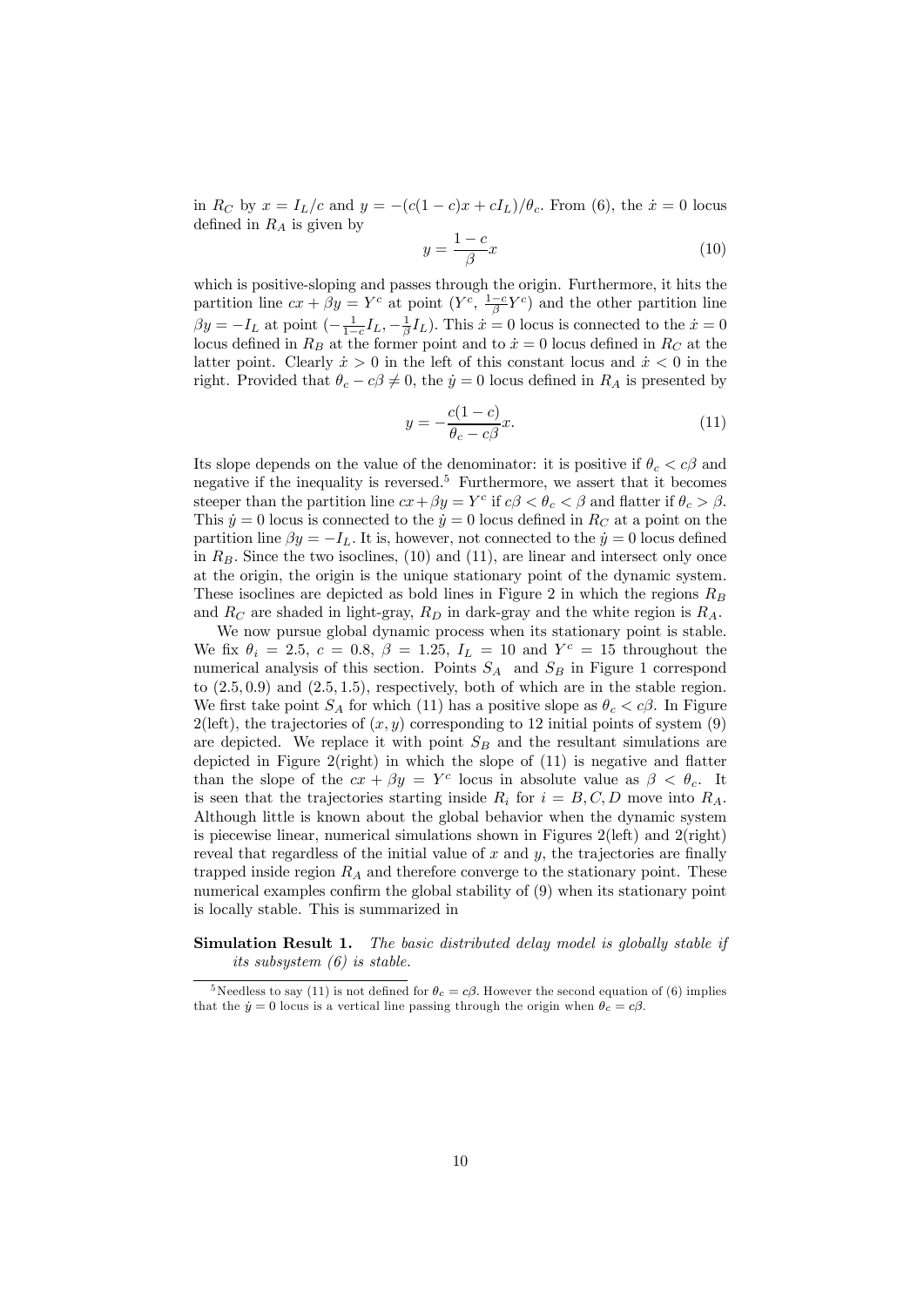

Figure 2. Global stability when  $\varepsilon_A$  is locally stable

One remark should be made. We simulated the model many times with various combinations of the parameters' values and found that the Simulation Result 1 always holds. We incline to infer that the local stability of each subsystem leads to the global stability of the hybrid system. However, this is not proved mathematically yet.

We turn our attention to global dynamic behavior when the stationary state is locally unstable. To this end, we, first, construct an invariant region  $R$  in such a way that every trajectory starting outside the region enters it, and every trajectory starting inside it remains inside. Let the stationary point  $\varepsilon_C$  be point A and follow the forward trajectory of system (6) that rises out of the point A until it hits the partition line  $\alpha x + \beta y = Y^C$  at point B. Let the intersection of the horizontal line starting at point B with the vertical line  $x = Y^C$  be point C. The line segment CF is the  $x = Y^C$  line and crosses the  $\dot{x} = 0$  locus defined in  $R_A$  at point D, the horizontal  $\beta y = -I_L$  line at point E and the  $\dot{y} = 0$  locus defined in  $R<sub>C</sub>$  at point F. We then draw the horizontal line starting at point  $F$  and ending at point  $G$ . The line segment connecting points  $G$  and  $A$  is the  $(1 - c)x = -I_L$  line that crosses the  $\beta y = -I_L$  line at point H. Removing a small neighborhood of the stationary point from the region surrounded by the curve  $AB$ , the line segments,  $BC$ ,  $CFFG$  and  $GA$ . The resultant region is R, which is bounded by the bold lines in Figure 3.

Next, we show that no trajectory leaves out of  $R$ . In particular, we ascertain that every trajectory beginning on the boundary of region  $R$  remains on the boundary or moves into the region. Let us considers, curve  $AB$ , line segments DE and HA in R<sub>A</sub>. By (6),  $\dot{x}$  < 0 and  $\dot{y}$  < 0 on segment DE,  $\dot{x}$  > 0 and  $\dot{y}$  > 0 on segment HA and it is clear that any trajectory starting at a point on curve AB moves forward to point B on the curve. Let us then consider segments, BC and CD in  $R_B$ . By  $(7), \dot{x} > 0$  and  $\dot{y} < 0$  on segment BC while  $\dot{x} = 0$  and  $\dot{y} < 0$ on segment CD. Lastly consider segments,  $EF$ ,  $FG$  and  $GH$  in  $R_C$ . By (8),  $\dot{x}$  < 0 and  $\dot{y}$  < 0 on segment EF where  $\dot{y} = 0$  at point F,  $\dot{x}$  < 0 and  $\dot{y} > 0$  on segment FG where  $\dot{x} = 0$  at point G, and  $\dot{x} > 0$  and  $\dot{y} > 0$  on segment HA. Therefore any trajectory beginning on one of these segments must either stay there or moves inside the region  $R$ . It is also able to show that any trajectory beginning outside  $R$  must move into it within a finite time as shown by dotted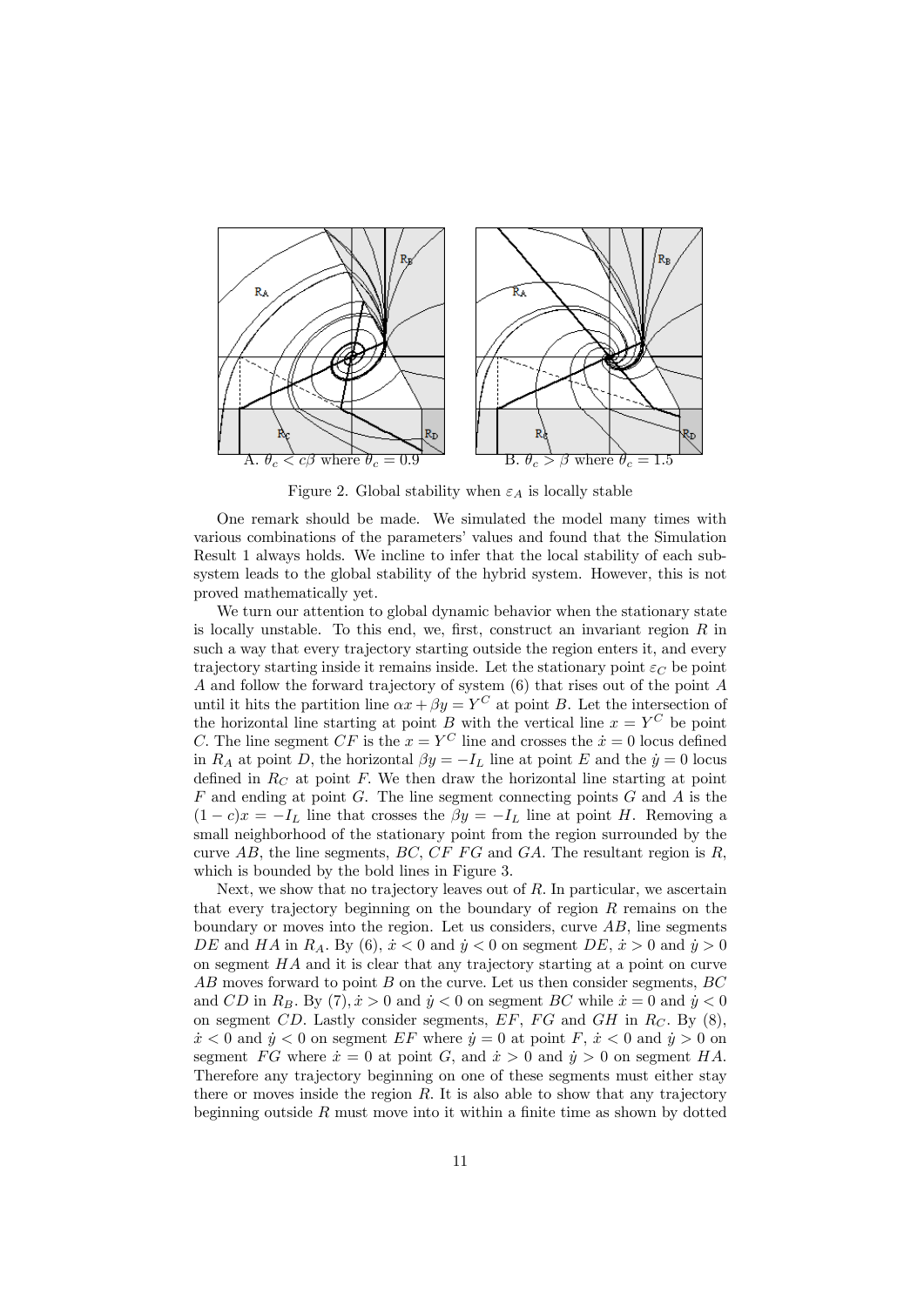trajectories in Figure 3. Applying the Poincaré-Bendixon theorem reveals that there exists at least one limit cycle in the region  $R$ . The limit cycle is depicted as a bold curve within the region  $R$  and is bounded from above and below in Figure 3. We are now in a position to summarize the result obtained:

Theorem 3 The basic distributed delay model gives rise to a constrained limit cycle if its subsystem (6) is unstable.



Figure 3. Construction of an inveraint region  $R$ 

# 3 3D model

Hommes (1993, 1995) extends the discrete 2D Hicksian model (1) to a discrete 3D model in which consumption and investment are distributed over several periods and then shows that dynamic behavior of the system can become more complicated. We also extend the continuous 2D Hicksian model (4) to a continuous 3D model in which two different investment behavior are included: both investments have the accelerators related to the changes in past realized income, however, different investments have different weights to the changes. We construct a hybrid continuous 3D Hicksian model in Section 3.1, investigate stability of each subsystem in Section 3.2 and simulate the model to show the existence of a piecewisely-connected limit cycle in Section 3.3.

### 3.1 Hybrid model with two types of investment

The 3D continuous Hicksian model is given by the following equations:

$$
C(t) = cY_c^e(t)
$$
  
\n
$$
I(t) = \max \left[ \beta_1 \dot{Y}_1^e(t) + \beta_2 \dot{Y}_2^e(t), -I_L \right]
$$
  
\n
$$
Y(t) = \min \left[ C(t) + I(t), Y^C \right]
$$
\n(12)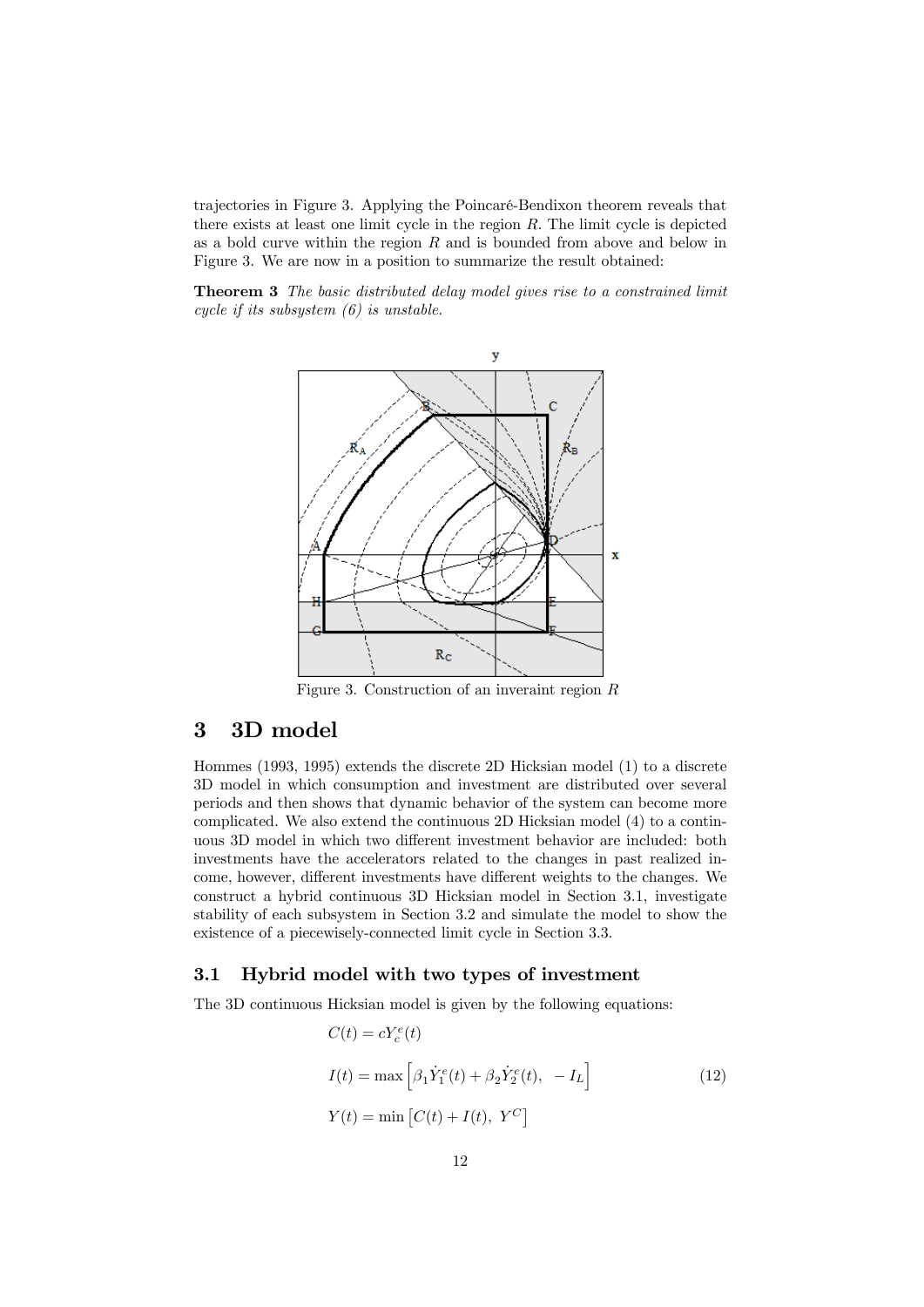where the expected consumption  $Y_c^e$  and the expected changes in national income  $\dot{Y}_i^e$  for  $i = 1, 2$  are defined as exponentially-weighted averages of the actual consumption and of the actual changes in national income in the past,

> $Y_c^e(t) = \int_0^t$ 1  $\frac{1}{\theta_c}e^{-\frac{t-s}{\theta_c}}Y(s)ds,$  $\dot{Y}_1^e(t) = \int_0^t$ 1  $rac{1}{\theta_1}e^{-\frac{t-s}{\theta_1}}\dot{Y}(s)ds$

and

$$
\dot{Y}_2^e(t) = \int_0^t \frac{1}{\theta_2} e^{-\frac{t-s}{\theta_2}} \dot{Y}(s) ds.
$$

Here, parameters  $\beta_1$  and  $\beta_2$  are the partial investment coefficients. The induced investment is, if not less than  $-I_L$ , the sum of proportions of the expected changes in national income, which have different distribution functions. Parameters  $\theta_1$  and  $\theta_2$  are proxies for the investment lags which are assumed not to be less than the proxy for the consumption lag:

### Assumption 2.  $\theta_c \leq \min[\theta_1, \theta_2]$

We call (12) the *extended distributed delay model*. Differentiating these expected variables with respect to time yields the following 3D dynamic system of ordinary differential equations,

$$
\begin{cases}\n\dot{Y}_c^e(t) = \frac{1}{\theta_c} \left( Y(t) - Y_c^e(t) \right) \\
\ddot{Y}_1^e(t) = \frac{1}{\theta_1} \left( \dot{Y}(t) - \dot{Y}_1^e(t) \right) \\
\ddot{Y}_2^e(t) = \frac{1}{\theta_2} \left( \dot{Y}(t) - \dot{Y}_2^e(t) \right)\n\end{cases}
$$
\n(13)

where

$$
Y(t) = \min[cY_c^e(t) + I(t), Y^c]
$$

and

$$
I(t) = \max \left[ \beta_1 \dot{Y}_1^e(t) + \beta_2 \dot{Y}_2^e(t), -I_L \right].
$$

As in the case of the 2D system, the  $(Y_c^e, \dot{Y}_1^e, \dot{Y}_2^e)$ -space is divided into four regions by the following three partition planes:

$$
\beta_1 \dot{Y}_1^e + \beta_2 \dot{Y}_2^e = -I_L
$$
,  $cY_c^e + \beta_1 \dot{Y}_1^e + \beta_2 \dot{Y}_2^e = Y^C$  and  $cY_c^e = Y^C + I_L$ .

The four subregions are denoted by  $R_i^3$  for  $i = A, B, C, D$ ,

$$
R_A^3 = \{ (Y_e^e, \dot{Y}_1^e, \dot{Y}_2^e) \mid \sum_{i=1}^2 \beta_i \dot{Y}_i^e(t) \ge -I_L \text{ and } cY_c^e(t) + \sum_{i=1}^2 \beta_i \dot{Y}_i^e(t) \le Y^C \},
$$
  
\n
$$
R_B^3 = \{ (Y_e^e, \dot{Y}_1^e, \dot{Y}_2^e) \mid \sum_{i=1}^2 \beta_i \dot{Y}_i^e(t) \ge -I_L \text{ and } cY_c^e(t) + \sum_{i=1}^2 \beta_i \dot{Y}_i^e(t) > Y^C \},
$$
  
\n
$$
R_C^3 = \{ (Y_e^e, \dot{Y}_1^e, \dot{Y}_2^e) \mid \sum_{i=1}^2 \beta_i \dot{Y}_i^e(t) < -I_L \text{ and } cY_c^e(t) - I_L \le Y^C \},
$$
  
\n
$$
R_D^3 = \{ (Y_e^e, \dot{Y}_1^e, \dot{Y}_2^e) \mid \sum_{i=1}^2 \beta_i \dot{Y}_i^e(t) < -I_L \text{ and } cY_c^e(t) - I_L > Y^C \}.
$$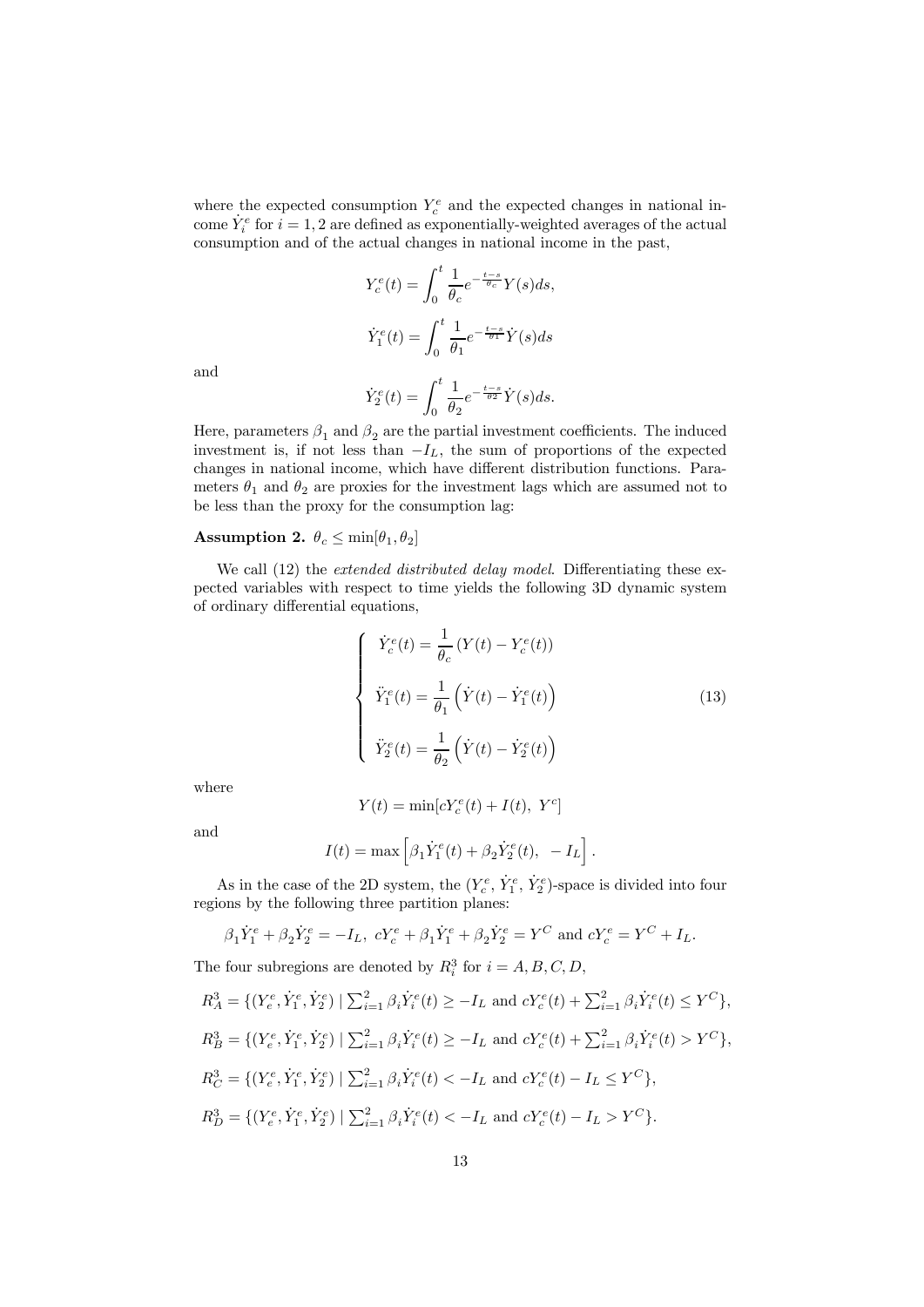For notational simplicity, let  $x = Y_c^e$ ,  $y = \dot{Y}_1^e$  and  $z = \dot{Y}_2^e$ . Then the dynamic system in each region is defined accordingly. If there are no time lags (that is,  $Y_c^e = Y$ ,  $\dot{Y}_1^e = \dot{Y}_2^e = \dot{Y}$ , the output determination equation of (12) is reduced to (5) where  $\beta$  should be replaced with  $\beta_1 + \beta_2$  and, therefore, the stationary state is locally unstable without time lags.

In  $R_A^3$ ,  $Y(t)$  and  $\dot{Y}(t)$  are defined by

$$
Y(t) = cx(t) + \beta_1 y(t) + \beta_2 z(t)
$$

and

$$
\dot{Y}(t) = c\dot{x}(t) + \beta_1 \dot{y}(t) + \beta_2 \dot{z}(t).
$$

Substituting these relations into the dynamic equations (13) and rearranging terms give the corresponding dynamic system

$$
\begin{cases}\n\dot{x}(t) = \frac{1}{\theta_c} \left( -(1-c)x(t) + \beta_1 y(t) + \beta_2 z(t) \right) \\
\dot{y}(t) = \frac{1}{\Delta} \left( -\frac{\theta_2 (1-c)}{\theta_c} x(t) + \left( \frac{c\theta_2}{\theta_c} \beta_1 - (\theta_2 - \beta_2) \right) y(t) + \left( \frac{c\theta_2}{\theta_c} - 1 \right) \beta_2 z(t) \right) \\
\dot{z}(t) = \frac{1}{\Delta} \left( -\frac{\theta_1 (1-c)}{\theta_c} x(t) + \left( \frac{c\theta_1}{\theta_c} - 1 \right) \beta_1 y(t) + \left( \frac{c\theta_1}{\theta_c} \beta_2 - (\theta_1 - \beta_1) \right) z(t) \right)\n\end{cases}
$$
\n(14)

where  $\Delta = (\beta_1 - \theta_1)(\beta_2 - \theta_2) - \beta_1 \beta_2$ . The stationary point is unique and denoted by  $\varepsilon_A^3 = (x_A, y_A, z_A)$  with  $x_A = 0$ ,  $y_A = 0$  and  $z_A = 0$ . Stability of this system will be discussed rigorously in Section 3.2. In  $R_B^3$ ,  $Y(t)$  and  $\dot{Y}(t)$  are defined by

 $Y(t) = Y^c$ 

and

$$
\dot{Y}(t) = 0.
$$

Substituting these into the dynamic equations (13) gives the corresponding dynamic system:

$$
\begin{cases}\n\dot{x}(t) = \frac{1}{\theta_c} (Y^c - x(t)), \\
\dot{y}(t) = \frac{1}{\theta_1} (-y(t)), \\
\dot{z}(t) = \frac{1}{\theta_2} (-z(t)).\n\end{cases}
$$
\n(15)

The stationary point is unique and denoted by  $\varepsilon_B^3 = (x_B, y_B, z_B)$  with  $x_B = Y^c$ ,  $y_B = z_B = 0$ . It is stable as the eigenvalues of the associated Jacobian matrix are negative (i.e.,  $\lambda_1 = -\frac{1}{\theta_g}$ ,  $\lambda_2 = -\frac{1}{\theta_1}$  and  $\lambda_3 = -\frac{1}{\theta_2}$ ). The stationary point is, however, not located in  $R_B^3$  but in  $R_A^3$ . A trajectory starting inside  $R_B^3$  crosses the partition plane,  $cx + \beta_1 y + \beta_2 z = Y^C$ , and enters  $R_A^3$  where the governing dynamic system is (14). In  $R_C^3$ ,  $Y(t)$  and  $\dot{Y}(t)$  are defined by

$$
Y(t) = cY_c^e(t) - I_L
$$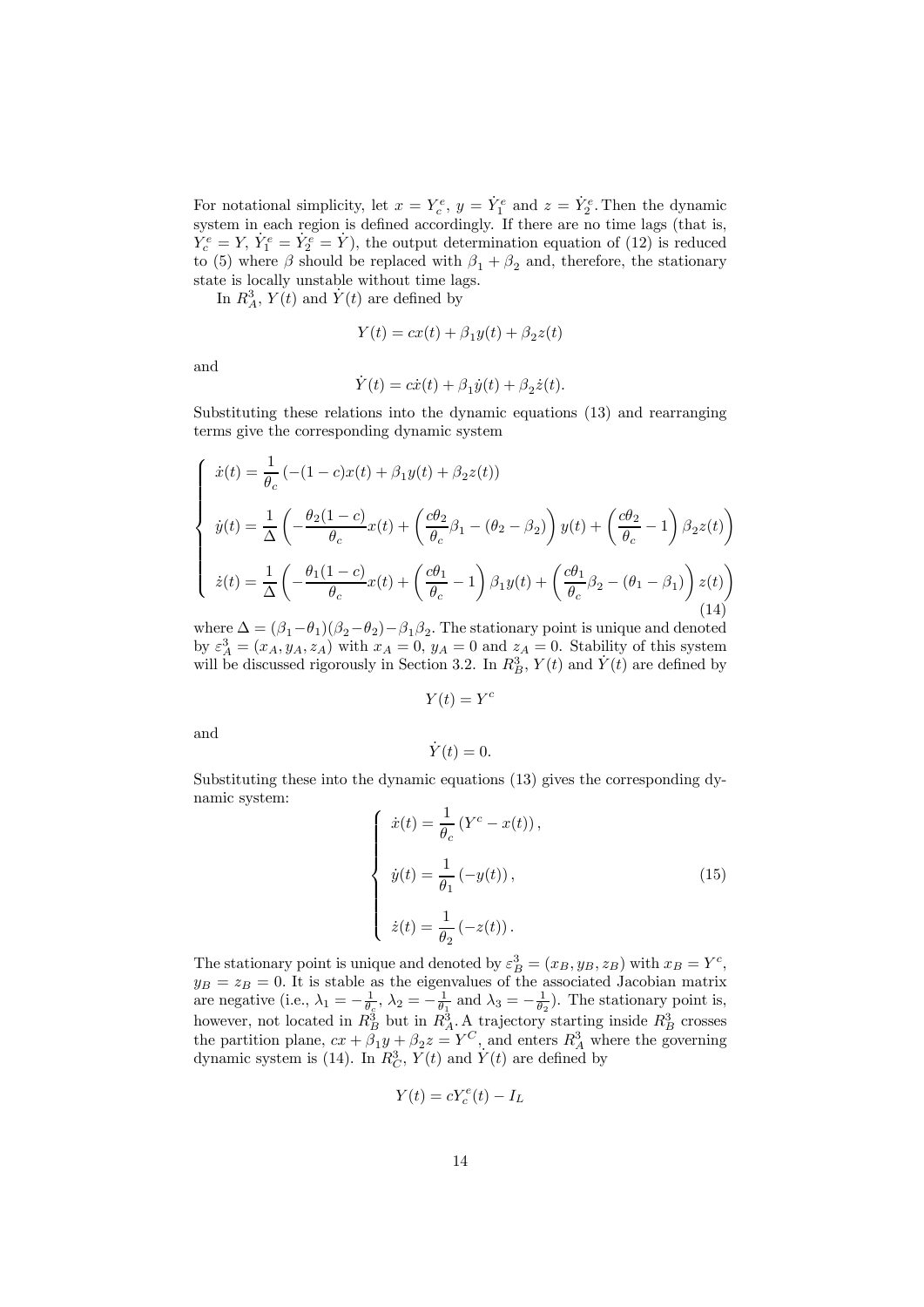$$
\dot{Y}(t) = c \dot{Y}_c^e(t).
$$

The corresponding dynamic system is

$$
\begin{cases}\n\dot{x}(t) = \frac{1}{\theta_c} \left( -(1 - c)x(t) - I_L \right), \\
\dot{y}(t) = \frac{1}{\theta_1} \left( -\frac{c(1 - c)}{\theta_c} x(t) - y(t) - \frac{c}{\theta_c} I_L \right), \\
\dot{z}(t) = \frac{1}{\theta_2} \left( -\frac{c(1 - c)}{\theta_c} x(t) - z(t) - \frac{c}{\theta_c} I_L \right).\n\end{cases} (16)
$$

The stationary point is unique and denoted by  $\varepsilon_C^3 = (x_C, y_C, z_C)$  with  $x_C =$  $-\frac{1}{1-c}I_L$ ,  $y_C = z_C = 0$ . It is stable as the eigenvalues of the associated Jacobian matrix are negative (i.e.,  $\lambda_1 = -\frac{1-c}{\theta_c}$ ,  $\lambda_2 = -\frac{1}{\theta_1}$  and  $\lambda_3 = -\frac{1}{\theta_2}$ ). The stationary point is, however, not located in  $R_C^3$  but in  $R_A^3$ . A trajectory starting inside  $R_C^3$  crosses the partition plane,  $\beta_1 y + \beta_2 z = -I_L$ , and enters  $R_A^3$  where the governing dynamic system is (14). In  $R_D^3$ ,  $Y(t)$  and  $\dot{Y}(t)$  are defined by

$$
Y(t) = Y^c
$$

and

$$
\dot{Y}(t) = 0.
$$

The corresponding dynamic system is the same as (15) and its stationary state is equivalent to  $\varepsilon_B^3$ .

### 3.2 Local stability conditions

The stationary point  $\varepsilon_A^3$  of the sub-system (14) is the inner point of  $R_A^3$  and the unique stationary state of the whole system (13) while the stationary points  $\varepsilon_i^3$ of the sub-dynamic systems for  $i = B, C, D$  are not stationary points of (13). Our first job in this section is to find out whether or not the solution of (14) converges to the stationary state if an initial point is chosen in a neighborhood of the stationary point. The local stability is determined by the eigenvalues of the Jacobian matrix of (14), which has the form,

$$
J = \begin{pmatrix} -\frac{1-c}{\theta_c} & \frac{\beta_1}{\theta_c} & \frac{\beta_2}{\theta_c} \\ -\frac{\theta_2c(1-c)}{\Delta\theta_c} & \frac{1}{\Delta}\left(\frac{c\theta_2}{\theta_c}-(\theta_2-\beta_2)\right) & \frac{1}{\Delta}\left(\frac{c\theta_2}{\theta_c}-1\right)\beta_2 \\ -\frac{\theta_1c(1-c)}{\Delta\theta_c} & \frac{1}{\Delta}\left(\frac{c\theta_1}{\theta_c}-1\right)\beta_1 & \frac{1}{\Delta}\left(\frac{c\theta_1}{\theta_c}-(\theta_1-\beta_1)\right) \end{pmatrix}.
$$

The corresponding characteristic equation is

$$
a_0\lambda^3 + a_1\lambda^2 + a_2\lambda + a_3 = 0
$$

and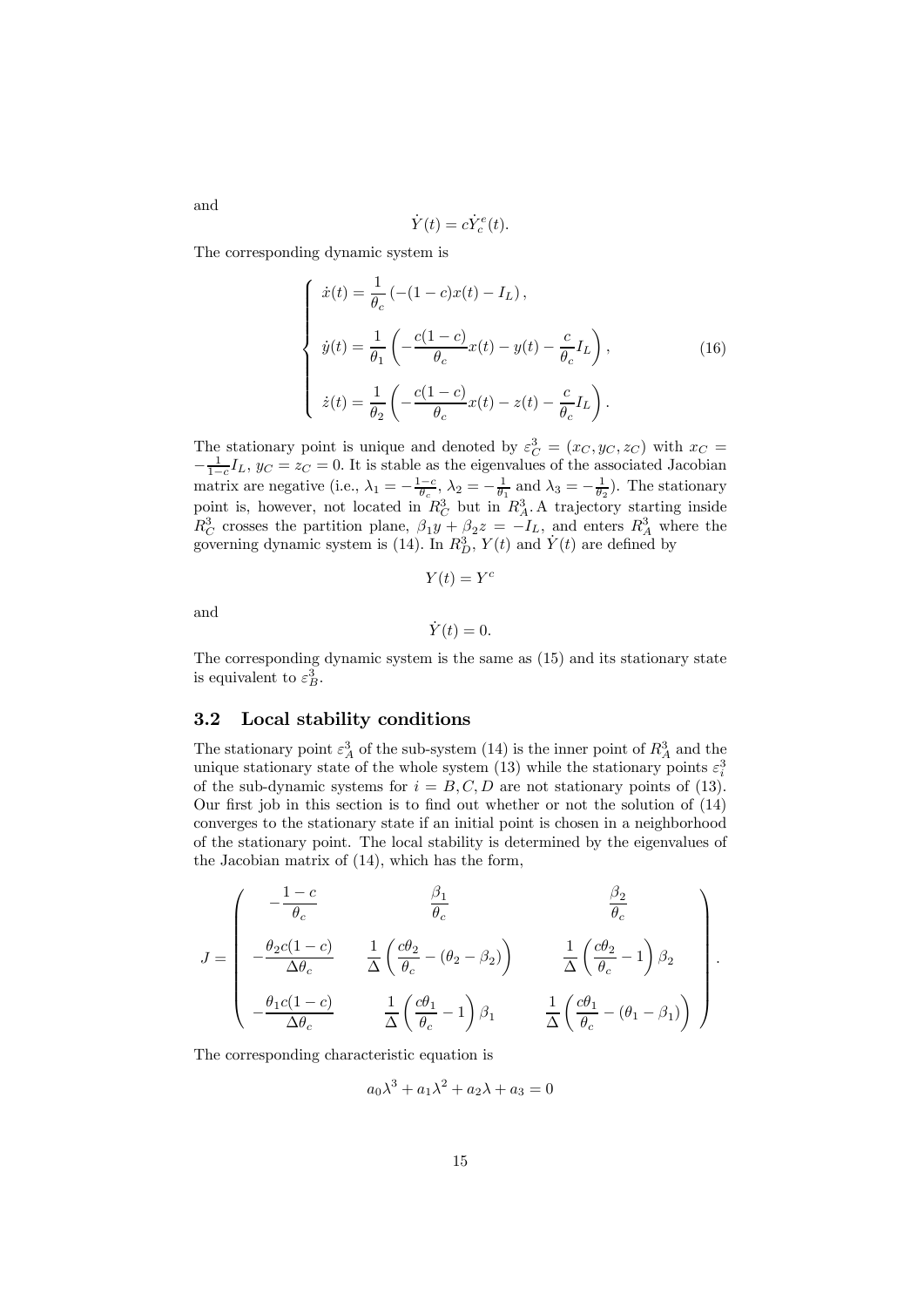where the coefficients are given by

$$
a_0 = \theta_c(\theta_1 \theta_2 - \beta_1 \theta_2 - \beta_2 \theta_1),
$$
  
\n
$$
a_1 = (1 - c)\theta_1 \theta_2 + (\theta_1 + \theta_2)\theta_c - \beta_1(\theta_c + \theta_2) - \beta_2(\theta_c + \theta_1),
$$
  
\n
$$
a_2 = (1 - c)\theta_1 + (1 - c)\theta_2 + \theta_c - \beta_1 - \beta_2,
$$
  
\n
$$
a_3 = 1 - c > 0.
$$

According to the Routh-Hurwitz stability criterion, the necessary and sufficient conditions that all roots of the characteristic equation have negative real parts are the following: all coefficients  $a_i$  for  $i = 0, 1, 2$ , are positive and  $a_1a_2-a_0a_3 >$ 0.

We examine the shapes of the  $a_i = 0$  curve for  $i = 0, 1, 2$  and the  $a_1 a_2$  −  $a_0a_3 = 0$  curve in the parameter region  $\Theta = \{(\theta_1, \theta_2) | \theta_1 > 0 \text{ and } \theta_2 > 0\}$  and then look into the positional relationships among these curves to confirm the stability conditions.

We start with solving  $a_0 = 0$  for  $\theta_2$  to obtain the following hyperbola,

$$
\theta_2 = \frac{\beta_2 \theta_1}{\theta_1 - \beta_1},\tag{17}
$$

which has a horizontal asymptote and a vertical asymptote, respectvely, at

$$
\theta_2 = \beta_2 \text{ and } \theta_1 = \beta_1. \tag{18}
$$

We assert that this hyperbola divides  $\Theta$  into two parts:  $a_0 > 0$  above the hyperbola and  $a_0 < 0$  below. Next, solving  $a_1 = 0$  for  $\theta_2$  yields also a hyperbola,

$$
\theta_2 = \frac{(\theta_c - \beta_2)\theta_1 - (\beta_1 + \beta_2)\theta_c}{(\beta_1 - \theta_c) - (1 - c)\theta_1},
$$
\n(19)

which has a horizontal asymptote and a vertical asymptote, respectively, at

$$
\theta_2 = \frac{\beta_2 - \theta_c}{1 - c} \text{ and } \theta_1 = \frac{\beta_1 - \theta_c}{1 - c}.
$$
 (20)

We also assert that  $a_1 > 0$  above the hyperbola (19) and  $a_1 < 0$  below. Lastly, solving  $a_2 = 0$  for  $\theta_2$  gives a negative sloping line,

$$
\theta_2 = -\theta_1 + \frac{\beta_1 + \beta_2 - \theta_c}{1 - c},
$$
\n(21)

where  $a_2 > 0$  above this line and  $a_2 < 0$  below.

To examine the positional relationship between the  $a_0 = 0$  curve and the  $a_1 = 0$  curve, we subtract the asymptotes of (20) from these of (18) to obtain

$$
\beta_i - \frac{\beta_i - \theta_c}{1 - c} = \frac{\theta_c - c\beta_i}{1 - c} \text{ for } i = 1, 2.
$$

The following five cases are identified depending on the signs of  $\theta_c - c\beta_i$  for  $i = 1, 2:$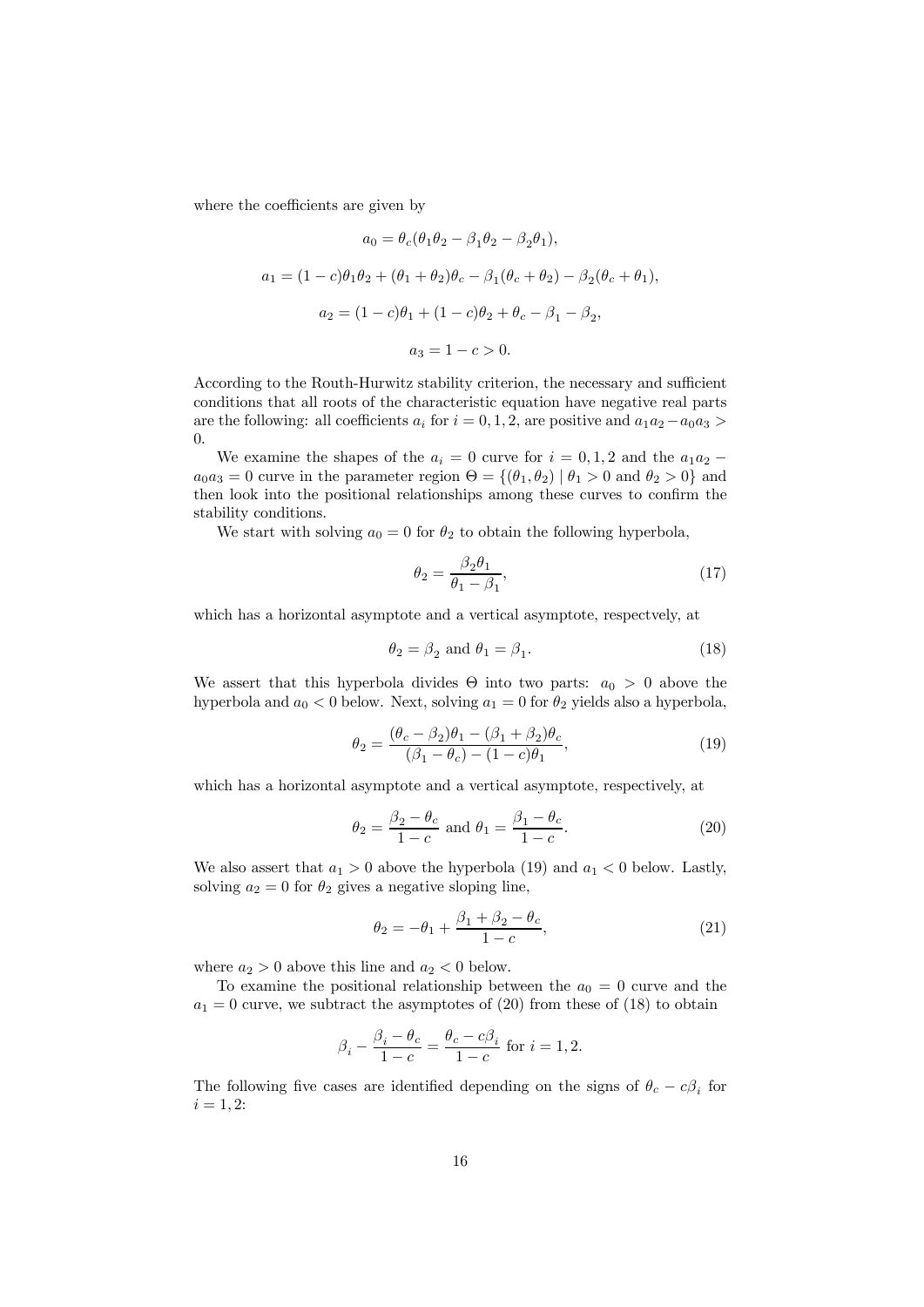- **Result (1).** If  $\theta_c < c \min[\beta_1, \beta_2]$  holds, then the  $a_0 = 0$  curve is below the  $a_1 = 0$  curve.
- **Result (2).** If  $c\beta_1 < \theta_c < c\beta_2$  holds, then the  $a_0 = 0$  curve intersects the  $a_1 = 0$  curve from above to below at point  $(\theta_1^L, \theta_2^L)$  where

$$
\theta _{1}^{L}=\frac{-\beta _{1}\theta _{c}+\sqrt{\beta _{1}\beta _{1}\left( c\left( \beta _{1}+\beta _{2}\right) -\theta _{c}\right) \theta _{c}}}{c\beta _{2}-\theta _{c}}
$$

and

$$
\theta_2^L = \frac{-\beta_2 \theta_c - \sqrt{\beta_1 \beta_1 \left( c \left( \beta_1 + \beta_2 \right) - \theta_c \right) \theta_c}}{c \beta_1 - \theta_c}.
$$

**Result (3).** If  $c\beta_2 < \theta_c < c\beta_1$  holds, then the  $a_0 = 0$  curve intersects the  $a_1 = 0$  curve from left to right at point  $(\theta_1^{\ell}, \theta_2^{\ell})$  where

$$
\theta_1^{\ell} = \frac{-\beta_1 \theta_c - \sqrt{\beta_1 \beta_1 \left( c \left( \beta_1 + \beta_2 \right) - \theta_c \right) \theta_c}}{c \beta_2 - \theta_c}
$$

and

$$
\theta_2^{\ell} = \frac{-\beta_2 \theta_c + \sqrt{\beta_1 \beta_1 \left( c \left( \beta_1 + \beta_2 \right) - \theta_c \right) \theta_c}}{c \beta_1 - \theta_c}
$$

**Result (4a).** If  $\max[c\beta_1, c\beta_2] < \theta_c$  and  $\theta_c < c(\beta_1 + \beta_2)$  hold, then the  $a_0 = 0$ curve intersects the  $a_1 = 0$  curve twice at  $(\theta_1^L, \theta_2^L)$  and  $(\theta_1^{\ell}, \theta_2^{\ell})$ .

**Result (4b).** If  $\max[c\beta_1, c\beta_2] < \theta_c$  and  $c(\beta_1 + \beta_2) < \theta_c$  hold, then the  $a_0 = 0$ curve is above the  $a_1 = 0$  curve.

To examine the positional relationship between the  $a_0 = 0$  curve and the  $a_2 = 0$  curve, we equate (21) to (17) and solve the resultant equation for  $\theta_1$  to have

$$
\theta_1^{\pm} = \frac{(2-c)\beta_1 + c\beta_2 - \theta_c \pm \sqrt{d_{02}}}{2(1-c)}
$$
\n(22)

.

where the discriminant  $d_{02}$  is given by

$$
d_{02} = (\theta_c - c(\beta_1 + \beta_2))^2 - 4\beta_1\beta_2(1 - c)^2.
$$
 (23)

The two curves intersect if the discriminant is positive and do not if negative. The threshold values of  $\theta_c$  to make the discrimiant zero is obtained by solving  $d_{02} = 0$ ,

$$
\theta_c^{\pm} = c(\beta_1 + \beta_2) \pm 2(1 - c)\sqrt{\beta_1 \beta_2}.
$$
 (24)

Then we have the following results;

**Result (5).** The  $a_0 = 0$  curve intersects the  $a_2 = 0$  curve twice if  $\theta_c < \theta_c^-$  or  $\theta_c^+ > \theta_c$  and is located aove the  $a_2 = 0$  curve otherwise.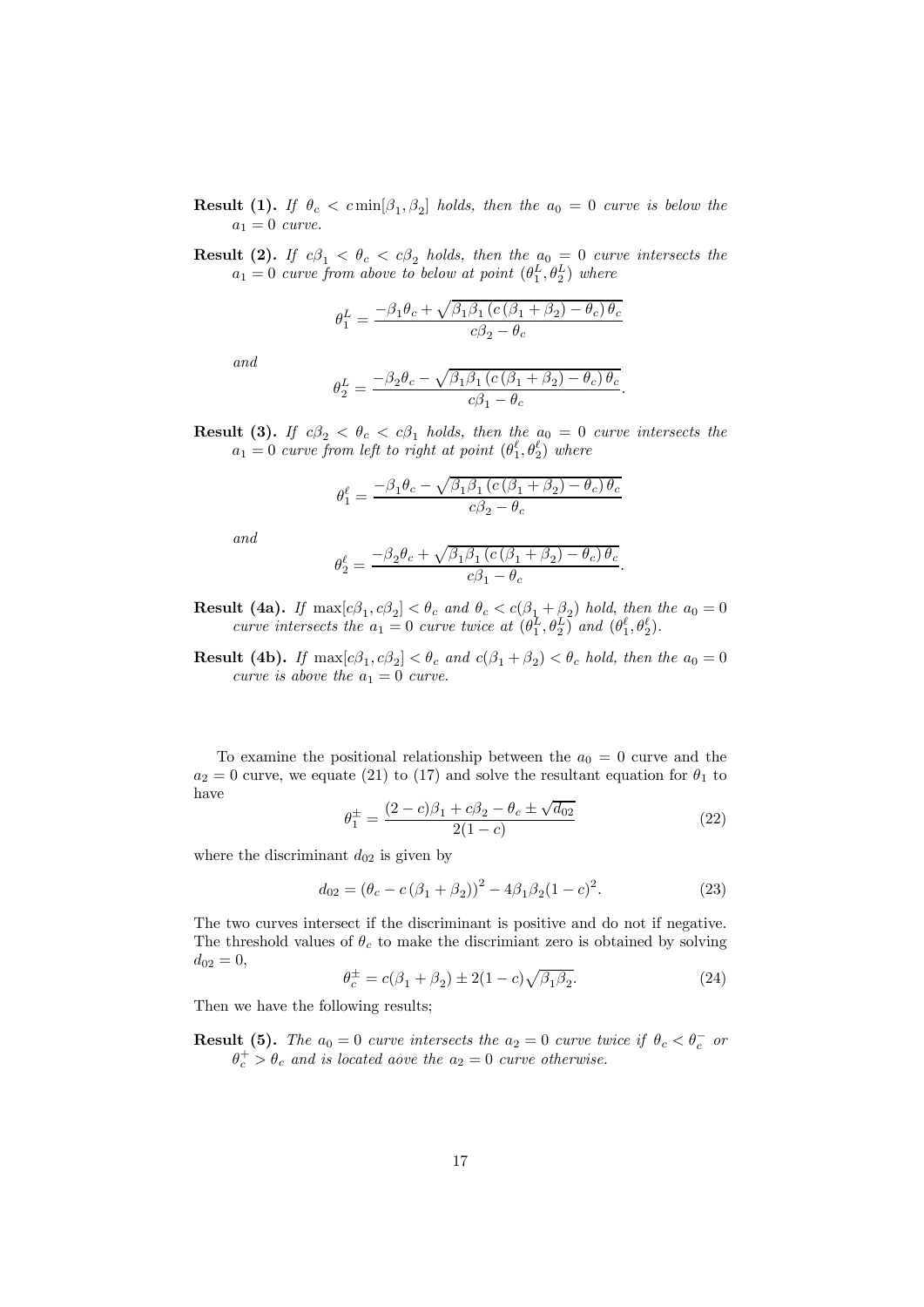Lastly, to examine the positional relationship between the  $a_1 = 0$  curve and the  $a_2 = 0$  curve, we equate (19) to (21) and solve the resultant equation for  $\theta_1$ to have

$$
\theta_{1\pm}=\frac{(2-c)\beta_1+c\beta_2-\theta_c\pm\sqrt{d_{12}}}{2(1-c)}
$$

where the discriminant  $d_{12}$  is given by

$$
d_{12} = -3\theta_c^2 + 4c(\beta_1 + \beta_2)\theta_c - 4\beta_1\beta_2.
$$
 (25)

The two curves intersect if the discriminant is positive and do not if negative. The threshold values of  $\theta_c$  to make the discrimiant zero is obtained by solving  $d_{12} = 0,$ 

$$
\theta_{c\pm} = \frac{2}{3} \left( c(\beta_1 + \beta_2) \pm \sqrt{c^2(\beta_1 + \beta_2)^2 - 3\beta_1\beta_2} \right).
$$

Then we have the following results;

**Result (6).** The  $a_1 = 0$  curve intersects the  $a_2 = 0$  curve twice if  $c > \frac{\sqrt{3\beta_1\beta_2}}{\beta_1 + \beta_2}$  $\beta_1+\beta_2$ and is above the  $a_2 = 0$  curve otherwise.

We turn to confirm a shape of the  $a_1a_2 - a_0a_3 = 0$  curve. To this end, simplifying assumptions are made:  $\beta_1 < \beta_2$  and c is given in such a way to satisfy

$$
c(\sqrt{\beta_1} + \sqrt{\beta_2})^2 < 4\sqrt{\beta_1 \beta_2}
$$
 or  $c < \frac{4\sqrt{\beta_1 \beta_2}}{(\sqrt{\beta_1} + \sqrt{\beta_2})^2}$ . (26)

Then we have the following results, the proof of which is given in the Appendix B.

- Result (7). The following three cases are identified in the appropriate region of  $\theta_1$  and  $\theta_2$ :
- (7-1) If  $\theta_c < \theta_c^A$ , then the  $a_1a_2 a_0a_3 = 0$  curve is decribed by two downwardsloping curves:
- (7-2) If  $\theta_c^A < \theta_c < \theta_c^B$ , then it is decsribed by a half-closed and half-opened curve:
- (7-3) If  $\theta_c^B < \theta_c$ , then it is described by a closed curve where

$$
\theta_c^A = \left(\frac{\sqrt{c}\left(\sqrt{\beta_1} - \sqrt{\beta_2}\right) + \sqrt{c\left(\sqrt{\beta_1} - \sqrt{\beta_2}\right)^2 + 4\sqrt{\beta_1\beta_2}}}{2}\right)^2
$$

and

$$
\theta_c^B = \left(\frac{\sqrt{c}\left(\sqrt{\beta_2} - \sqrt{\beta_1}\right) + \sqrt{c\left(\sqrt{\beta_1} - \sqrt{\beta_2}\right)^2 + 4\sqrt{\beta_1\beta_2}}}{2}\right)^2.
$$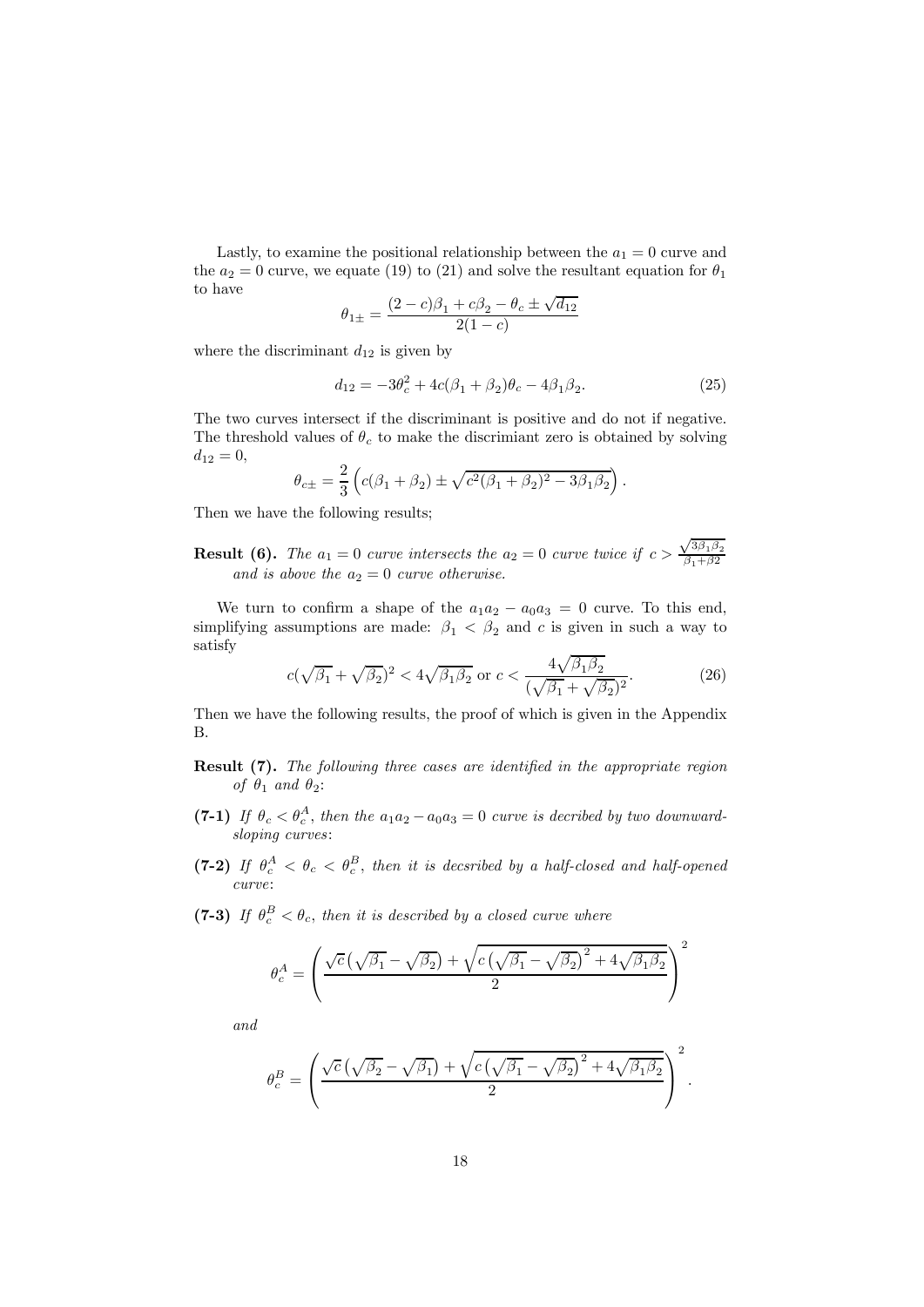Two remarkes are given. The first is that  $\theta_c^A > \theta_c^B$  holds if  $\beta_1 > \beta_2$  is assumed. It then follows that  $\theta_c^A$  and  $\theta_c^B$  in (7-1), (7-2) and (7-3) should be replaced each other. The second is that in the special case of  $\beta_1 = \beta_2 = \beta$ ,  $\theta_c^A = \theta_c^B = \beta$  holds and thus (7-2) should be eliminated: the  $a_1 a_2 - a_0 a_3 = 0$ curve is decribed by two downward-sloping curves if  $\theta_c < \beta$  and by a closed curve if  $\theta_c > \beta$ .

We verify Result (7) numerically. We fix  $c = 0.8$  throughout the numerical analysis below and illustrate the different shapes of the curve in Figure 4, changing values of  $\beta_1, \beta_2$  and  $\theta_c$ . We take  $\theta_c = 0.5$  and  $\beta_1 = \beta_2 = 0.6$ , which satisfy the condition,  $\theta_c < \beta$ . The loci of  $\theta_1$  and  $\theta_2$  for which  $a_1a_2 - a_0a_3 = 0$  holds are depicted as two downward-sloping curves in Figure 4(left). They divide the region  $\Theta$  into three parts.  $a_1a_2 - a_0a_3 > 0$  holds in the shaded regions and the inequality is reversed in the white region. In Figure 4(right),  $\beta_1 = \beta_2 = 0.6$ is preserved, however,  $\theta_c = 0.5$  is replaced with  $\theta_c = 0.65$ , which fulfills the condition  $\beta < \theta_c$ . As a result, the  $a_1a_2 - a_0a_3 = 0$  curve becomes a closed curve and divides region  $\Theta$  into two segments: the inside and outside parts of the closed curve. Light gray and white colors of the divided regions have the same meanings as those in Figure 4(left). In these two examples,  $\beta_1 = \beta_2$  is taken only for simplicity. Qualitatively similar curves can be obtained even if  $\beta_1 \neq \beta_2$ . However, when  $\beta_1 \neq \beta_2$ , the third case emerges in which  $\theta_c$  is larger than  $\beta_i$  but less than  $\beta_i$ . The  $a_1a_2 - a_0a_3 = 0$  curve becomes a half-closed and half-open curve. In particular, the upper parts of the two curves are joined together and the lower parts are still disconnected as depicted in Figure 4(middle) in which  $\theta_c = 0.65, \beta_1 = 0.6$  and  $\beta_2 = 0.7$  are taken to satisfy  $\theta_c^A < \theta_c < \theta_c^B$ . On the other hand, the lower parts become connected and the upper parts remain disconnected if  $\beta_1 > \beta_2$  and  $\theta_c^B < \theta_c < \theta_c^A$ , although this case is not illustrated in Figure 4.



Figure 4. Various shapes of the  $a_1a_2 - a_0a_3 = 0$  curve

### 3.3 Global stability

We now determine the stability/instability region of  $\Theta$  and simulate the model under different values of the model's parameters to find out what kind of dynamics the hybrid system (13) can generate. Before proceeding, we make the following assumptions for the sake of analytical simplifity.

Assumption 3.  $\frac{2\sqrt{\beta_1\beta_2}}{\sqrt{\beta_1\beta_2}}$  $\frac{2\sqrt{\beta_1\beta2}}{(\sqrt{\beta_1}+\sqrt{\beta_2})^2} < c < \frac{\sqrt{3\beta_1\beta2}}{\beta_1+\beta_2}$  $\frac{\sqrt{9\beta_1\beta_2}}{\beta_1 + \beta_2}.$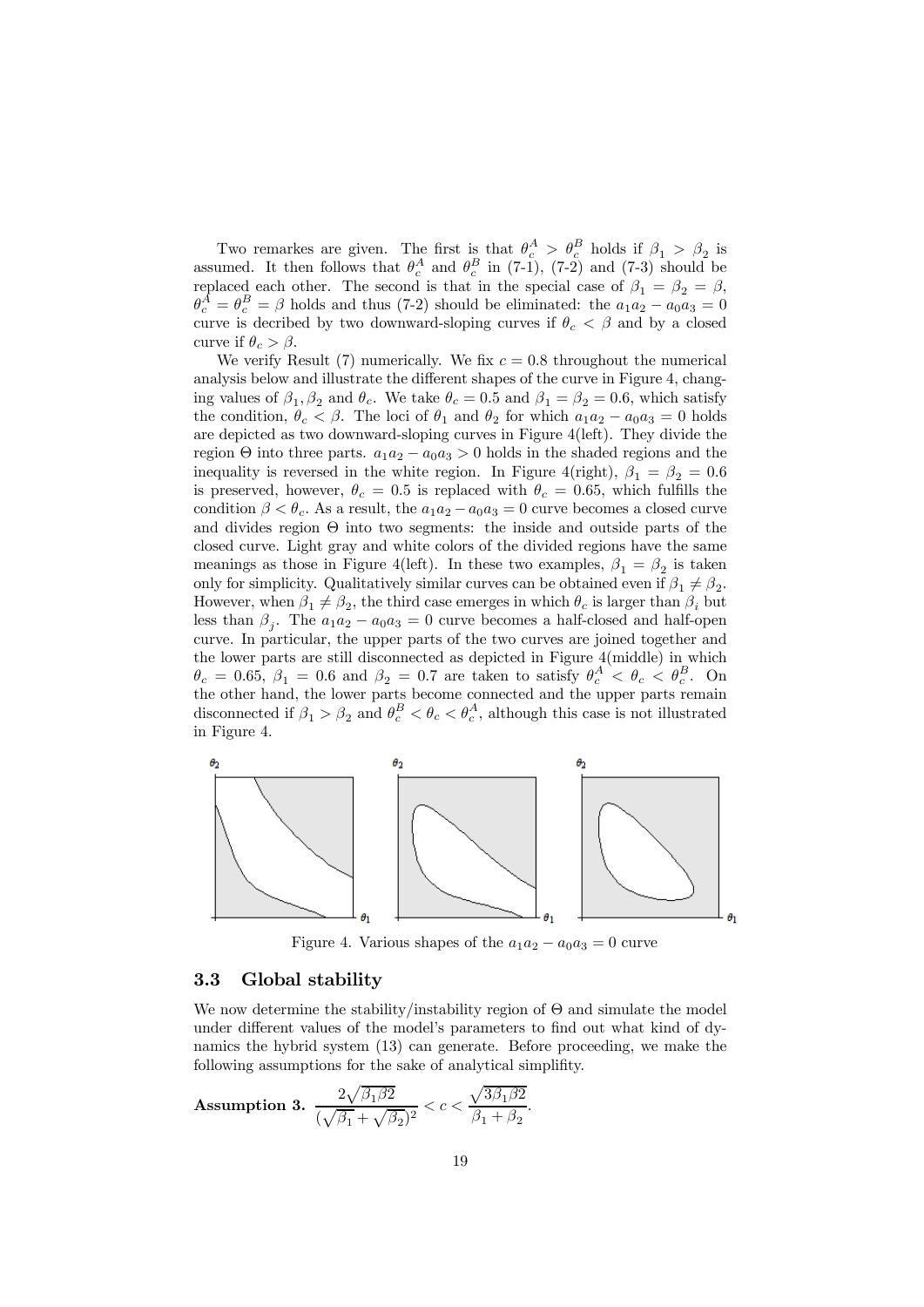Four remarkes regarding Assumption 3 are given. First, the maximum values of  $\frac{2\sqrt{\beta_1\beta_2}}{\sqrt{\beta_1\beta_2}}$  $\frac{\sqrt[2]{\beta_1 \beta_2}}{(\sqrt{\beta_1} + \sqrt{\beta_2})^2}$  and  $\sqrt{3\beta_1\beta_2}$  $\sqrt{\frac{3\beta_1\beta_2}{\beta_1+\beta_2}}$  that are attained for  $\beta_1 = \beta_2$  are  $\frac{1}{2}$  and  $\frac{\sqrt{3}}{2}$ . It would be natural to assume the marignal propensity consume  $c$  is larger than the former but less than the latter.<sup>6</sup> Second, the first inequality of Assumption 3 imply that the smaller threshold value,  $\theta_c^-$ , given in (24) are positive. Third, Result (6) and the second inequality imply that the  $a_1 = 0$  curve is always above the  $a_2 = 0$  curve. Lastly, the second inequality also implies that the inequlity in (26) always holds.

We first examine the case in which  $c = 0.8$ ,  $\theta_c = 0.35$  and  $\beta_1 = \beta_2 = 0.6$  are taken. Under these parameter specifications,  $c\beta_1 = c\beta_2 = 0.48$ ,  $\theta_c^A = \theta_c^B = 0.6$ ,  $\theta_c^+ = 0.72$  and  $\theta_c^+ = 1.2$ . In consequence, we have  $\theta_c < \min[c\beta_1, c\beta_2]$ . Result (1) implies that the  $a_0 = 0$  curve is below the  $a_1 = 0$  curve. We also have  $\dot{\theta}_c < \theta_c^- < \theta_c^+$  that leads to the positive  $d_{02}$ . Result (6) and Assumption 3 imply that the  $a_1 = 0$  curve does not intersect the  $a_2 = 0$  curve. Lastly, we have  $\theta_c < \theta_c^A$ . Result (7-1) implies that the  $a_1a_2 - a_0a_3 = 0$  curve is described by the two downward sloping bold curves. All curves are depicted in Figure 5(left). The real hyperbolas and the dotted hyperbolas corresponds to the  $a_0 = 0$  curve and the  $a_1 = 0$  curve, respectively. The  $a_2 = 0$  curve is the negative-sloping dashed line. Points  $A$  and  $B$  are the intersections of the last two curves. By  $(21)$  and  $(22)$ , they are  $(3.52, 0.72)$  and  $(0.72, 3.52)$ . The two bold curves are the  $a_1a_2 - a_0a_3 = 0$  curve. It is seen that the lower  $a_1a_2 - a_0a_3 = 0$  curve passes through points A and B because  $a_0 = a_2 = 0$  imply  $a_1 a_2 - a_0 a_3 = 0$ .

Notice that  $a_1a_2 - a_0a_3 = -a_0a_3 < 0$  on the  $a_1 = 0$  curve. Hence the upper  $a_1a_2 - a_0a_3 = 0$  curve is located above it. The Routh-Hurwitz stability conditions are fulfilled above this  $a_1a_2 - a_0a_3 = 0$  curve. Therefore the upper  $a_1a_2 - a_0a_3 = 0$  curve is the boundary between the stability region and the instability region. In Figure 5(left), the stable region of  $\Theta$  is shaded in lightgray color, the region in which Assumption 2 is violated in dark-gray and the remaining white region is the unstable region.

A simulation is performed by taking  $\theta_1 = 3, \theta_2 = 2.5, x(0) = 0.1, y(0) = 0.1$ and  $z(0) = 0$ . The birth of a limit cycle is seen in Figure 5(right). The black dot in Figure  $5(\text{left})$  denotes the selected point  $(3, 2.5)$  of the investment time lags. Since the dot is in the white region, the stationary point is locally unstable. The trajectory starting in the neighborhood of the stationary point moves away from the stationary point.<sup>7</sup> The dynamic system  $(13)$  is the hybrid system in which the subsystems switch when the trajectory hits either of the ceiling or floor and moves one regime to another during the adjustment process. The parts of the floor and the ceiling are depicted as the shaded planes. It can be observed that by these restrictions the trajectory is prevented from diverging and converges

<sup>&</sup>lt;sup>6</sup>The violation of the second inequality does not harm the results to be obtained below, however, makes the analysis complicated.

<sup>&</sup>lt;sup>7</sup>It depends on the value of the discriminant of the cubic characteristic equation whether the tra jectory explodes monotonically or oscillatory. The discrimiant is given by

 $(a_1a_2)^2 - 4a_1^3a_3 - 4a_0a_2^3 + 18a_0a_1a_2a_3 - 27(a_0a_3)^2.$ 

To decrease the complexity of further dividing  $\Theta$ , the loci of  $\theta_1$  and  $\theta_2$  for which this dicriminant is zero is not depicted in the following figures.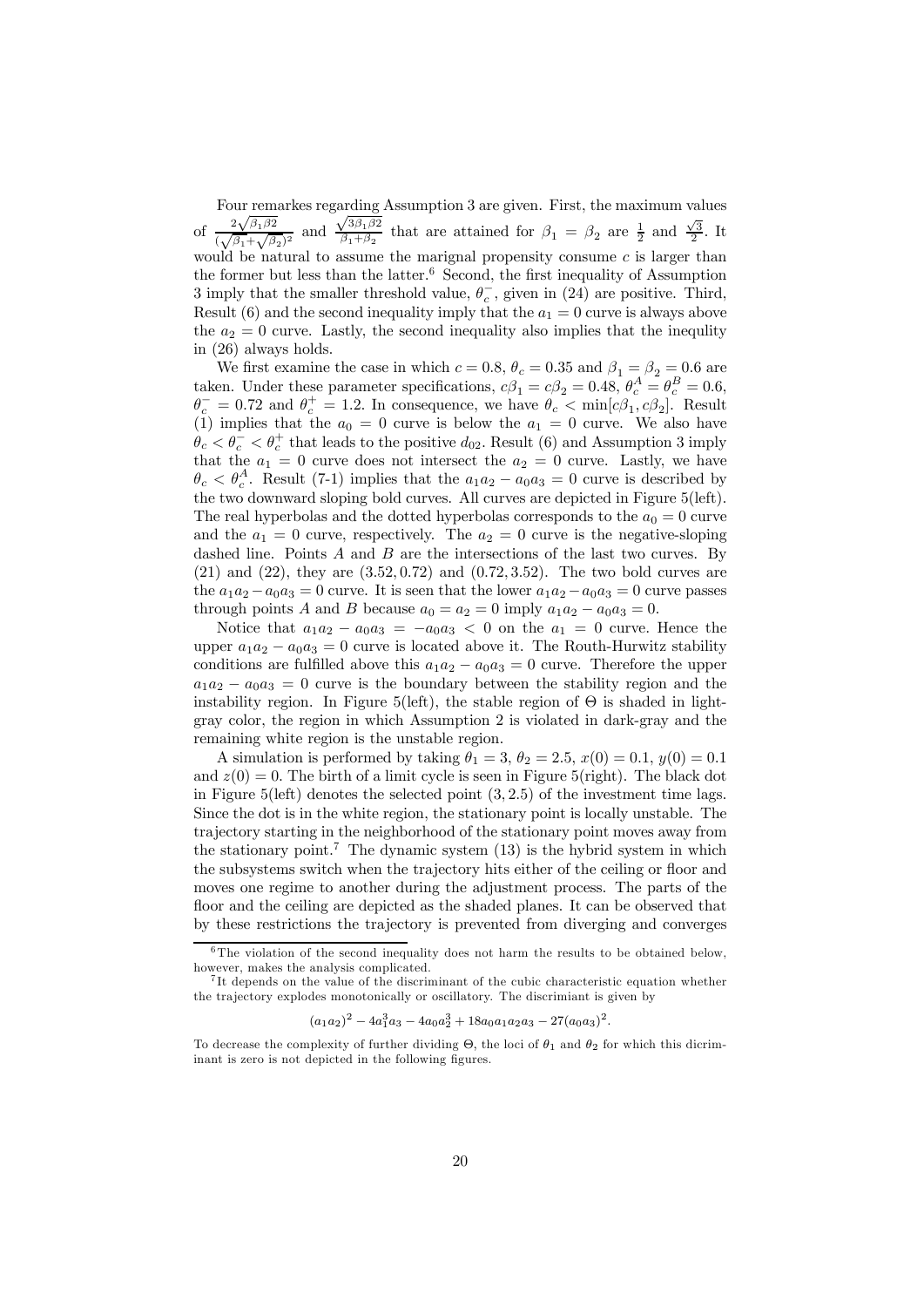to a limit cycle.



Figure 5.  $\theta_c < c \min[\beta_1, \beta_2]$ 

In the second example we deal with the case in which  $\theta_c = 0.65$ ,  $\beta_1 = 0.6$ , and  $\beta_2 = 0.85$ . Since  $c\beta_1 = 0.48$ ,  $c\beta_2 = 0.68$ , we have  $c\beta_1 < \theta_c < c\beta_2$ . Result (2) implies that the  $a_0 = 0$  curve intersects the  $a_1 = 0$  curve from above at  $(\theta_1^L, \theta_2^L) = (0.71, 4.71)$  which is denoted as point C in Figure 6(left).  $\theta_c^A = 0.611$ and  $\theta_c^B = 0.835$  leads to  $\theta_c^A < \theta_c < \theta_c^B$ , with which Result (7-2) implies that the  $a_1a_2 - a_0a_3 = 0$  curve is a half-closed and half-opend curve. Further, from (24), we have  $\theta_c^- = 0.875$  and  $\theta_c^+ = 1.446$  that leads to  $\theta_c < \theta_c^- < \theta_c^+$ . Result (5) implies that the  $a_0 = 0$  curve intersect the  $a_2$  curve twice. These intersections are denoted as point  $A = (0.82, 3.18)$  and point  $B = (2.93, 1.07)$ in Figure 6(left). Under these parameter values, the division of  $\Theta$  is presented in Figure 6(left). For simulations, we choose the black dot in Figure 6(left) that corresponds to the point of  $\theta_1 = 3.5$  and  $\theta_2 = 2.5$ . Since the dot is in the white region, the stationary point is unstable. However it can be observed in Figure 6(right) that the hybrid system (13) gives rise to a limit cycle which is bounded from above and below.



Figure 6.  $c\beta_1 < \theta_c < c\beta_2$  and  $\beta_1 < \theta_c < \beta_2$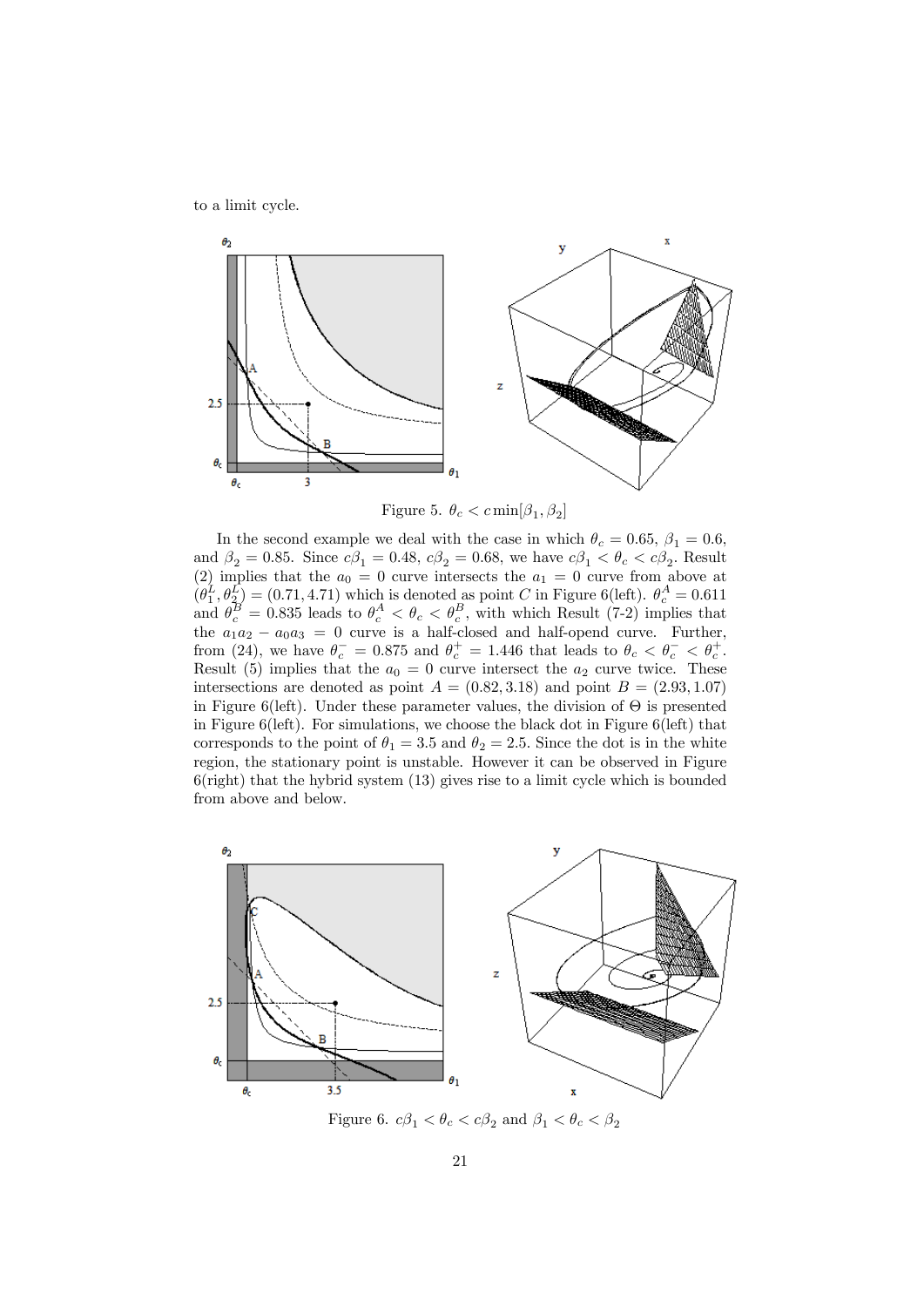In the third and final example, we take  $\theta_c = 0.65$ ,  $\beta_1 = 0.6$  and  $\beta_2 = 0.6$ which generate  $c\beta_1 = c\beta_2 = 0.6$ ,  $\theta_c^A = \theta_c^B = 0.6$ ,  $\theta_c^- = 0.72$  and  $\theta_c^+ = 1.2$ . We then have  $c \max(\beta_1, \bar{\beta_1}) < \theta_c$ ,  $\bar{\theta}_c < c(\beta_1 + \beta_2)$ ,  $\theta_c^B < \theta_c$  and  $\bar{\theta}_c < \theta_c^-$ . Thus, Result (4a), Result (5) and Result (7-3) imply that the  $a_0 = 0$  curve intersects, twice, not only the  $a_1 = 0$  curve at point  $C = (0.71, 3.88)$  and point  $D = (3.88, 0.71)$  but also the  $a_2 = 0$  curve at point  $A = (0.88, 1.87)$  and point  $B = (1.87, 0.88)$ . They also imply that the  $a_1a_2 - a_0a_3 = 0$  curve becomes a closed curve. Since  $a_0 = a_2 = 0$  at points A and B and  $a_0 = a_1 = 0$  at point C and D, the  $a_1a_2 - a_0a_3 = 0$  curve passes through these points as depicted in Figure 7 (left). The divided regions of  $\Theta$  have the same meanings as those of Figure 5 and 6 if the color is the same. Since the dot in Figure 7(left) is the point of the selected  $\theta_1 = 3$  and  $\theta_2 = 2.5$  and is in the white region, the stationary point is locally unstable. A numerical simulation in Figure 7(right) shows that a limit cycle is born and bounded from above and below.



We summarize these simulation results:

Simulation Result 2 The extended distributed delay model gives rise to a constrained limit cycle if (14) is unstable.

We simulate the model with even higher value of  $\theta_c$  that satisfies  $c(\beta_1+\beta_2)$  $\theta_c$  and obtain qualitatively the same results. As can be seen in the right panels of Figures 5, 6 and 7, the dark-shaded region becomes larger by making some parts of the stable and unstable regions infeasible as  $\theta_c$  increases. For some higher values of  $\theta_c$ , it is possible that the white region is absorbed by the darkgray regions and the dynamic system becomes stable for all  $\theta_1$  and  $\theta_2$  that fulfill Assumption 2.

### 4 Concluding Remarks

We have considered the dynamics of a continuous Hicksian business cycle model with floor and ceiling. It is shown first, as a bench mark, that the model without time delays is always locally unstable. Introducing continuously distributed time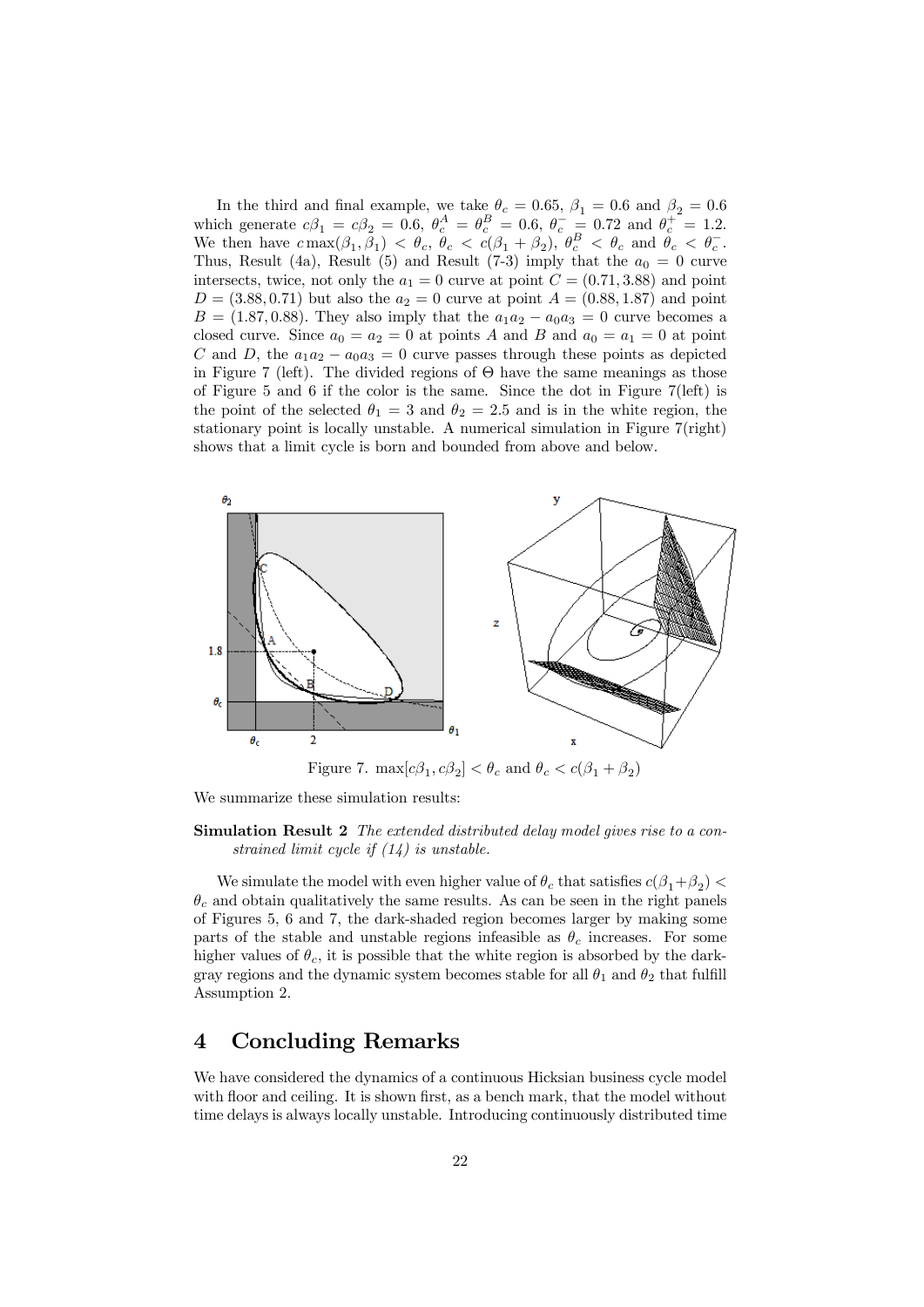delays in consumption and investment, the following two main results are then demonstrated: (1) larger delays in consumption and/or investment stabilize the stationary state; (2) an upper and/or lower bounded limit cycle is developed when the stationary state is unstable.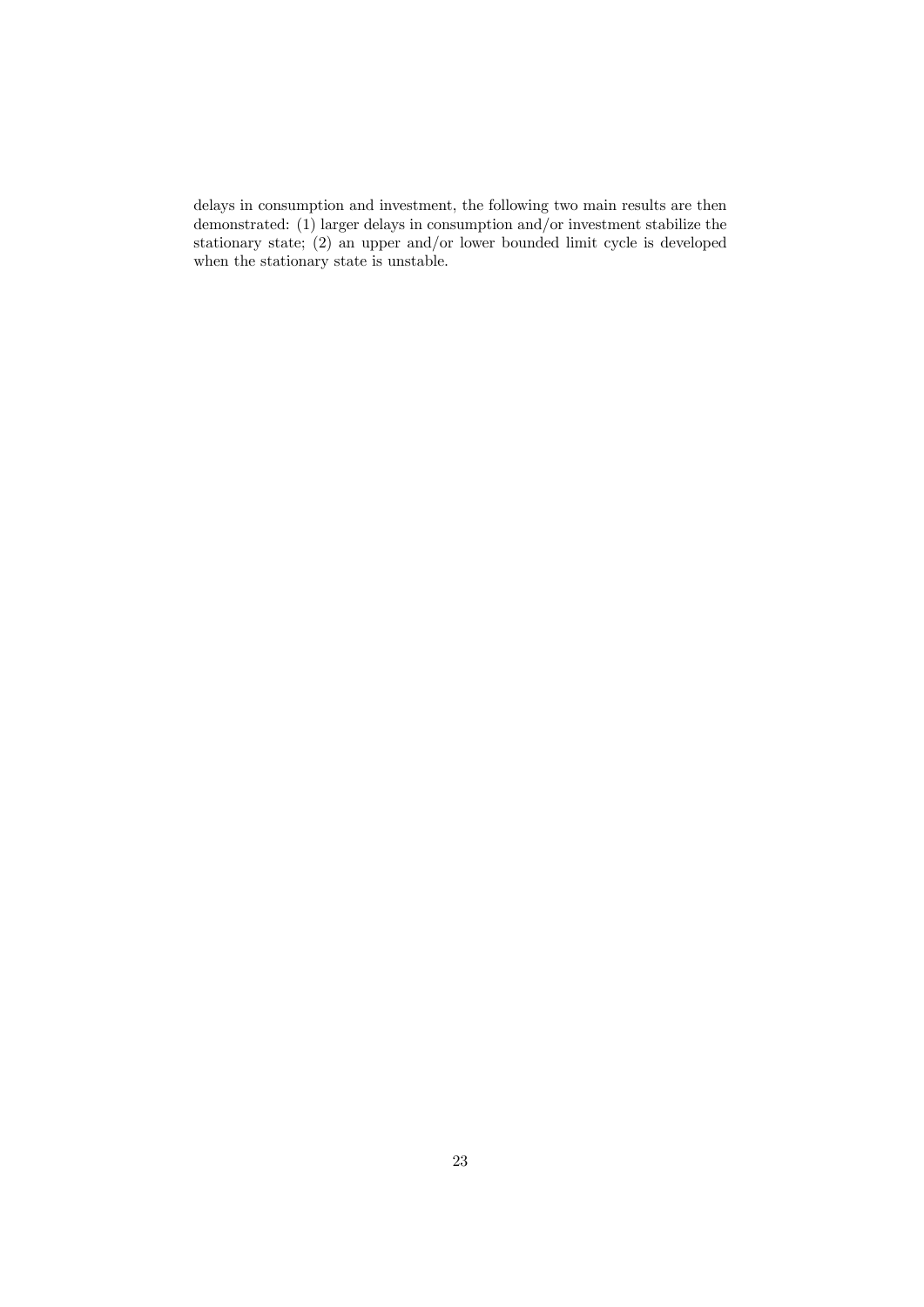### Appendix A

As has been shown, differentiating  $Y_c^e(t)$  with respect to t yields the differential equation,

$$
\dot{Y}_c^e(t) = \frac{1}{\theta_c} \left( Y(t) - Y_c^e(t) \right). \tag{A-1}
$$

Applying integration by parts for the right hand side of  $\dot{Y}_i^e(t)$ , we have

$$
\dot{Y}_i^e(t) = \frac{1}{\theta_i} Y(t) - \frac{1}{\theta_i} Y(0) e^{-\frac{t}{\theta_i}} - \frac{1}{\theta_i} \int_0^t \frac{1}{\theta_i} e^{-\frac{t-s}{\theta_i}} Y(s) ds.
$$

If we denote the last integral by  $Y_i^E(t)$ , differentiating it with respect to time yields the differential equation

$$
\dot{Y}_i^E(t) = \frac{1}{\theta_i} \left( Y(t) - Y_c^E(t) \right) \tag{A-2}
$$

and

$$
\dot{Y}_i^e(t) = \frac{1}{\theta_i} Y(t) - \frac{1}{\theta_i} e^{-\frac{t}{\theta_i}} Y(0) - \frac{1}{\theta_i} Y_i^E(t).
$$
\n(A-3)

In order to see the similarity between this system and the original system (4), we confine our attention to the region  $R_A^2$  in which  $Y(t) = cY_c^e(t) + \beta Y_i^e(t)$ . Substituting (A-3) into the right hand side of  $Y(t) = cY_c^e(t) + \beta \dot{Y}_i^e(t)$  and solving the resultant equation for  $Y(t)$  imply that

$$
Y(t) = \frac{c\theta_i}{\theta_i - \beta} Y_c^e(t) - \frac{\beta}{\theta_i - \beta} Y_i^E(t) - \frac{\beta}{\theta_i - \beta} Y(0) e^{-\frac{t}{\theta_i}}.
$$

This is further substituted into (A-1) and (A-2) to obtain the dynamic equation in terms of  $Y_i^e$  and  $Y_i^E$ :

$$
\begin{pmatrix}\n\dot{Y}_c^e(t) \\
\dot{Y}_i^E(t)\n\end{pmatrix} = \begin{pmatrix}\n\frac{\beta - (1 - c)\theta_i}{\theta_c(\theta_i - \beta)} & -\frac{\beta}{\theta_c(\theta_i - \beta)} \\
\frac{c}{\theta_i - \beta} & -\frac{1}{\theta_i - \beta}\n\end{pmatrix}\n\begin{pmatrix}\nY_i^e(t) \\
Y_i^E(t)\n\end{pmatrix} - \begin{pmatrix}\n\frac{\beta}{\theta_c(\theta_i - \beta)}Y(0)e^{-\frac{t}{\theta_i}} \\
\frac{\beta}{\theta_c(\theta_i - \beta)}Y(0)e^{-\frac{t}{\theta_i}}\n\end{pmatrix}.
$$

The characteristic equation of the Jacobian matrix of this system is identical with that of  $(6)$ . This means that this dynamic system generates the same dynamics in a neighborhood of the equilibrium point as the original dynamic system. Furthermore, if we choose the initial points of both system in such a way that

$$
\dot{Y}_i^e(0) = -\frac{1}{\theta_i} Y_i^E(0),
$$

then they generate identical dynamics.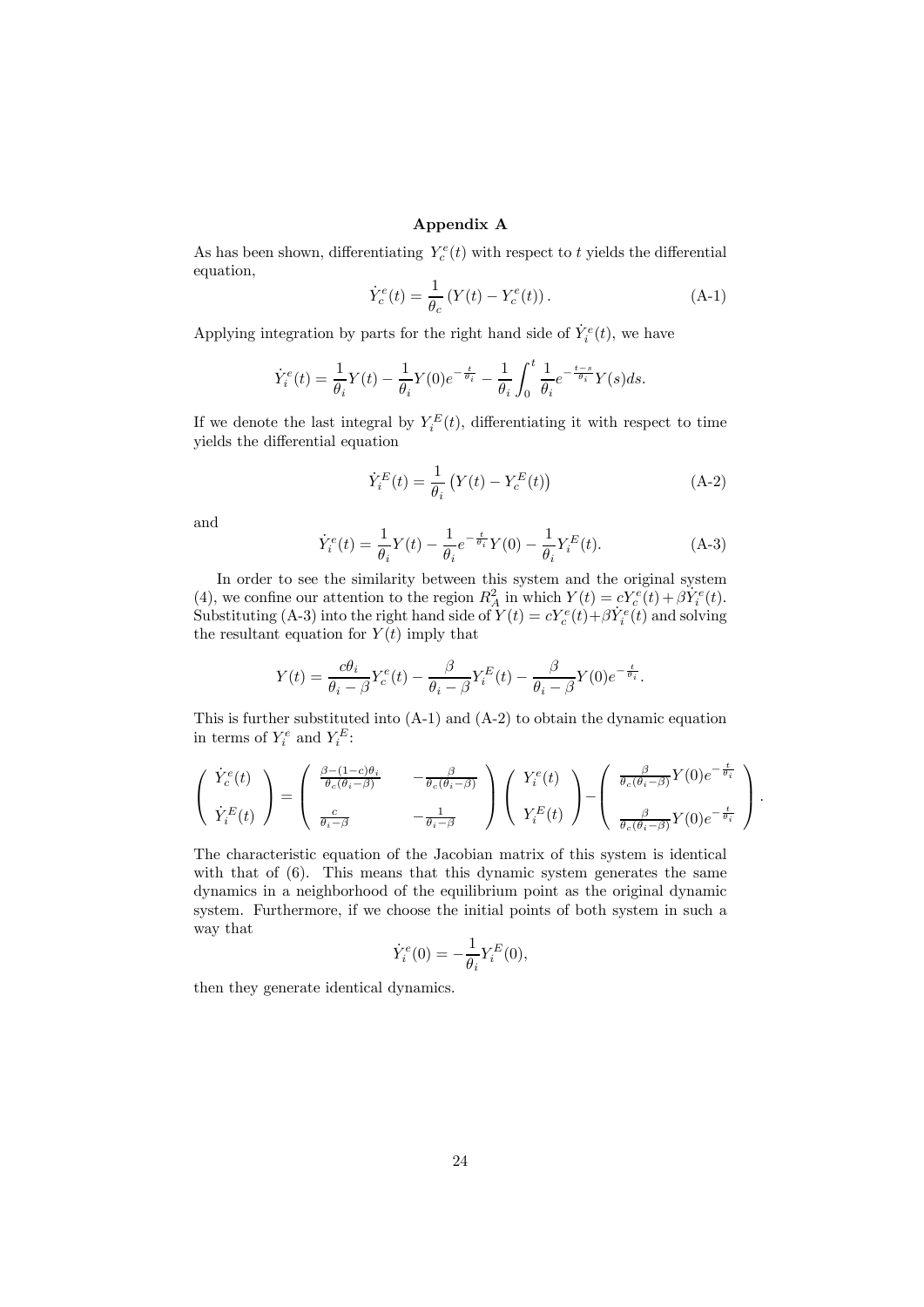### Appendix B

This appendix proves Result (7). Collecting together terms of  $a_1a_2-a_0a_3$  involving the same powers of objects matching  $\theta_2$  yields

$$
a_1 a_2 - a_0 a_3 = A\theta_2^2 + B\theta_2 + C
$$

where the coefficients  $A, B$  and  $C$  are given by

$$
A = -(1 - c) (\beta_1 - \theta_c - (1 - c)\theta_1),
$$
  

$$
B = (\beta_1 + \beta_2 - (1 - c)\theta_1 - \theta_c)^2 - \beta_2 (\beta_1 + \beta_2 + c\theta_c)
$$

and

$$
C = (\beta_1 + \beta_2 - \theta_1) \beta_1 \theta_c + (\beta_1 + \beta_2 - \theta_c) (\theta_1 + \theta_2) - (\beta_2 \theta_1 + (\beta_1 - \theta_1) \theta_c) ((1 - c)\theta_1 + \theta_c).
$$

Solving  $A\theta_2^2 + B\theta_2 + C = 0$  for  $\theta_2$  yields two functions of  $\theta_1$ 

$$
\varphi_1(\theta_1) = \frac{-B + \sqrt{B^2 - 4AC}}{2A}
$$
 and  $\varphi_2(\theta_1) = \frac{-B - \sqrt{B^2 - 4AC}}{2A}$ .

The discriminant  $B^2-4AC$  is a fourth-order equation of  $\theta_1$ . Solving  $B^2-4AC =$ 0 for  $\theta_1$  gives the following four roots,

$$
\theta_1^1 = \frac{\beta_1 - \sqrt{c\beta_1\theta_c} - \sqrt{(\sqrt{\theta_c} - \sqrt{c\beta_1})^2 \theta_c - (\sqrt{c\theta_c} - \sqrt{\beta_1})^2 \beta_2}}{1 - c},
$$
  

$$
\theta_1^2 = \frac{\beta_1 - \sqrt{c\beta_1\theta_c} + \sqrt{(\sqrt{\theta_c} - \sqrt{c\beta_1})^2 \theta_c - (\sqrt{c\theta_c} - \sqrt{\beta_1})^2 \beta_2}}{1 - c},
$$
  

$$
\theta_1^3 = \frac{\beta_1 + \sqrt{c\beta_1\theta_c} - \sqrt{(\sqrt{\theta_c} + \sqrt{c\beta_1})^2 \theta_c - (\sqrt{c\theta_c} + \sqrt{\beta_1})^2 \beta_2}}{1 - c}
$$

and

$$
\theta_1^4 = \frac{\beta_1 + \sqrt{c\beta_1\theta_c} + \sqrt{(\sqrt{\theta_c} + \sqrt{c\beta_1})^2 \theta_c - (\sqrt{c\theta_c} + \sqrt{\beta_1})^2 \beta_2}}{1 - c}.
$$

Let us denote the discriminants of the first two equations and the last two equations, respectively, as

$$
f(\theta_c) = \left(\sqrt{\theta_c} - \sqrt{c\beta_1}\right)^2 \theta_c - \left(\sqrt{c\theta_c} - \sqrt{\beta_1}\right)^2 \beta_2
$$

and

$$
g(\theta_c) = \left(\sqrt{\theta_c} + \sqrt{c\beta_1}\right)^2 \theta_c - \left(\sqrt{c\theta_c} + \sqrt{\beta_1}\right)^2 \beta_2.
$$

 $f(\theta_c)$  can be factored as

$$
\left(\theta_c-\sqrt{c}\left(\sqrt{\beta_1}-\sqrt{\beta_2}\right)\sqrt{\theta_c}-\sqrt{\beta_1\beta_2}\right)\left(\theta_c-\sqrt{c}\left(\sqrt{\beta_1}+\sqrt{\beta_2}\right)\sqrt{\theta_c}+\sqrt{\beta_1\beta_2}\right)
$$

.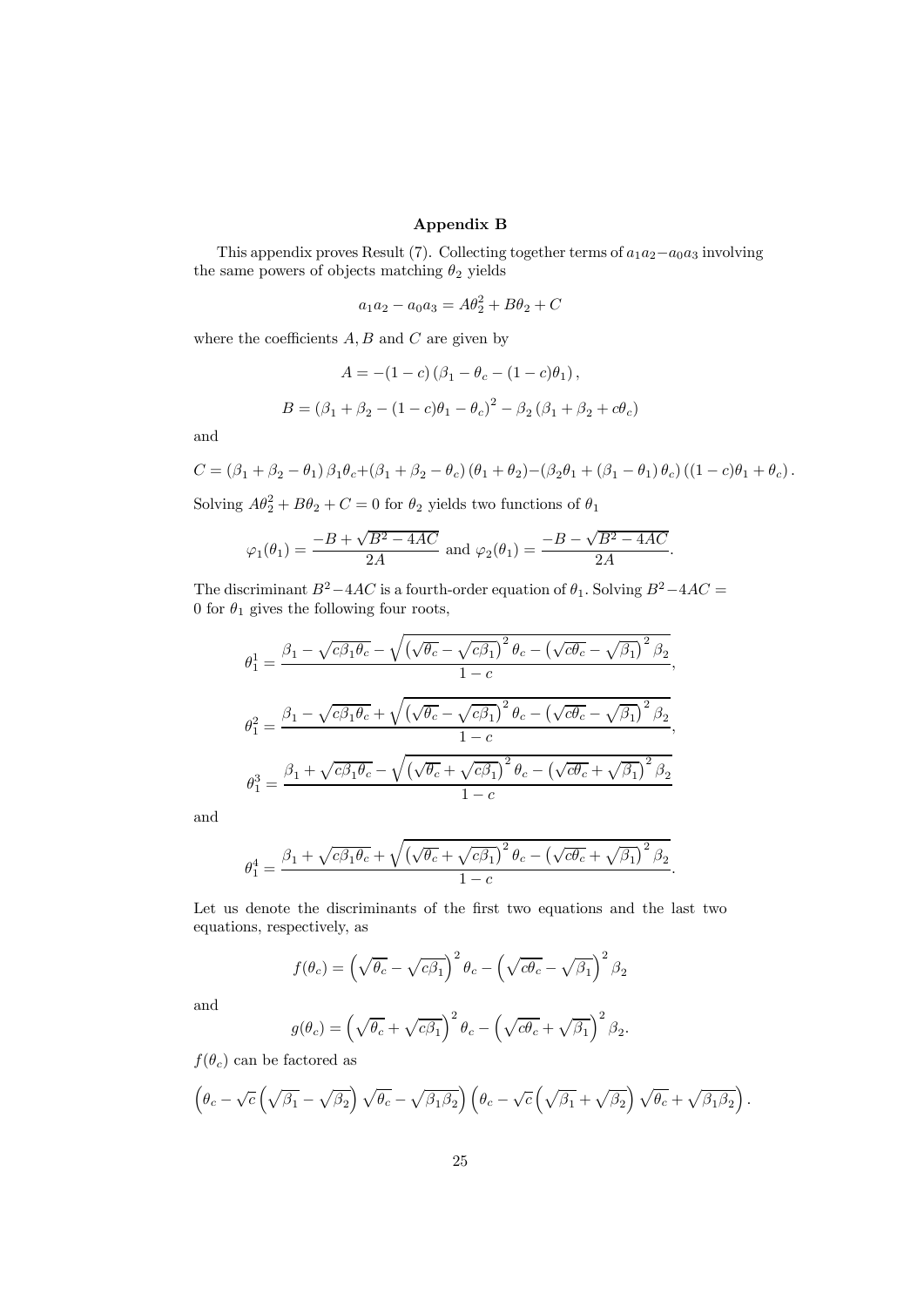Since the first factor and the second factor are quadratic in $\sqrt{\theta_c}$ , the threshold values of  $\sqrt{\theta_c}$  that make  $f(\theta_c)$  equal to zero are obtained by solving  $f(\theta_c)=0$ ,

$$
\sqrt{\theta_c^{1,2}} = \frac{\sqrt{c}\left(\sqrt{\beta_1} - \sqrt{\beta_2}\right) \pm \sqrt{c\left(\sqrt{\beta_1} - \sqrt{\beta_2}\right)^2 + 4\sqrt{\beta_1\beta_2}}}{2}.
$$

and

$$
\sqrt{\theta_c^{3,4}} = \frac{\sqrt{c}\left(\sqrt{\beta_1} - \sqrt{\beta_2}\right) \pm \sqrt{c\left(\sqrt{\beta_1} - \sqrt{\beta_2}\right)^2 - 4\sqrt{\beta_1\beta_2}}}{2}.
$$

In the similar way,  $g(\theta_c)$  can be factored as

$$
\left(\theta_c + \sqrt{c}\left(\sqrt{\beta_1} + \sqrt{\beta_2}\right)\sqrt{\theta_c} + \sqrt{\beta_1\beta_2}\right)\left(\theta_c - \sqrt{c}\left(\sqrt{\beta_1} + \sqrt{\beta_2}\right)\sqrt{\theta_c} - \sqrt{\beta_1\beta_2}\right)
$$

where the first factor is always positive. The threshold values of  $\sqrt{\theta_c}$  that make  $g(\theta_c)$  equal to zero are obtained by solving  $g(\theta_c)=0$ ,

$$
\sqrt{\theta_c^{5,6}} = \frac{\sqrt{c}\left(\sqrt{\beta_2} - \sqrt{\beta_1}\right) \pm \sqrt{c\left(\sqrt{\beta_2} - \sqrt{\beta_1}\right)^2 + 4\sqrt{\beta_1\beta_2}}}{2}.
$$

Since  $c(\sqrt{\beta_1} - \sqrt{\beta_2})^2 - 4\sqrt{\beta_1\beta_2} < 0$  holds under Assumption 3,  $\sqrt{\theta_c^{3,4}}$  are complex conjugates. It can be found that the smaller roots of  $\sqrt{\theta_c^{1,2}}$  and  $\sqrt{\theta_c^{5,6}}$ are real and negative, which does not make sense. Let us denote the larger roots by  $\theta_c^A$  and  $\theta_c^B$  that are rewritten as

$$
\theta_c^A = \left(\frac{\sqrt{c}\left(\sqrt{\beta_1} - \sqrt{\beta_2}\right) + \sqrt{c\left(\sqrt{\beta_1} - \sqrt{\beta_2}\right)^2 + 4\sqrt{\beta_1\beta_2}}}{2}\right)^2
$$

and

$$
\theta_c^B = \left(\frac{\sqrt{c}\left(\sqrt{\beta_2} - \sqrt{\beta_1}\right) + \sqrt{c\left(\sqrt{\beta_2} - \sqrt{\beta_1}\right)^2 + 4\sqrt{\beta_1\beta_2}}}{2}\right)^2
$$

The assumption  $\beta_1 < \beta_2$  leads to  $\theta_c^A < \theta_c^B$ . If  $0 < \theta_c < \theta_c^A$ , then  $g(\theta_c) <$  $f(\theta_c) < 0$ , which implies that  $\theta_1^i$  for  $i = 1, 2, 3, 4$  are complex. Hence  $\varphi_1(\theta_1)$ and  $\varphi_2(\theta_1)$  take different values for any  $\theta_1$  except  $\bar{\theta}_1 = (\beta_1 - \theta_c)/(1 - c)$ . This proves (7-1). If  $\theta_c^A < \theta_c < \theta_c^B$ , then  $g(\theta_c) < 0 < f(\theta_c)$ , which implies that  $\theta_1^i$ for  $i = 1, 2$  are real and  $\theta_1^i$  for  $i = 3, 4$  are complex. Hence,  $\varphi_1(\theta_1^i) = \varphi_2(\theta_1^i)$  for  $i = 1, 2$ , which means that both curves are connected at each of these two points. As numerically shown below,  $\theta_1^1$  is small enough to be less than  $\theta_c$  or becomes negative, depending on  $\theta_c$ . It is eliminated from the appropriated region of  $\Theta$ . This proves (7-2). Lastly if  $\theta_c^B < \theta_c$ , then  $0 < g(\theta_c) < f(\theta_c)$ , which implies that  $\theta_1^i$  is real and hence  $\varphi_1(\theta_1^i) = \varphi_2(\theta_1^i)$  for  $i = 1, 2, 3, 4$ . Both curves are connected at each of these four points. As is also numerically shown below, since  $\theta_1^1$  is small enough to be less than  $\theta_c$  or becomes negative while  $\theta_1^4$  is extremely large or  $\varphi_1(\theta_1^4) = \varphi_2(\theta_1^4)$  becomes negative. these two points are also eliminated from the appropriate region of Θ. This proves (7-3).

Taking  $c = 0.8$ ,  $\beta_1 = 0.7$  and  $\beta_2 = 0.75$ , we numerically confirm (7-2) and (7-3). First, we have  $\theta_c^A \simeq 0.702$  and  $\bar{\theta}_c^B \simeq 0.747$ . Suppose  $\theta_c = 0.72$ , which satisfies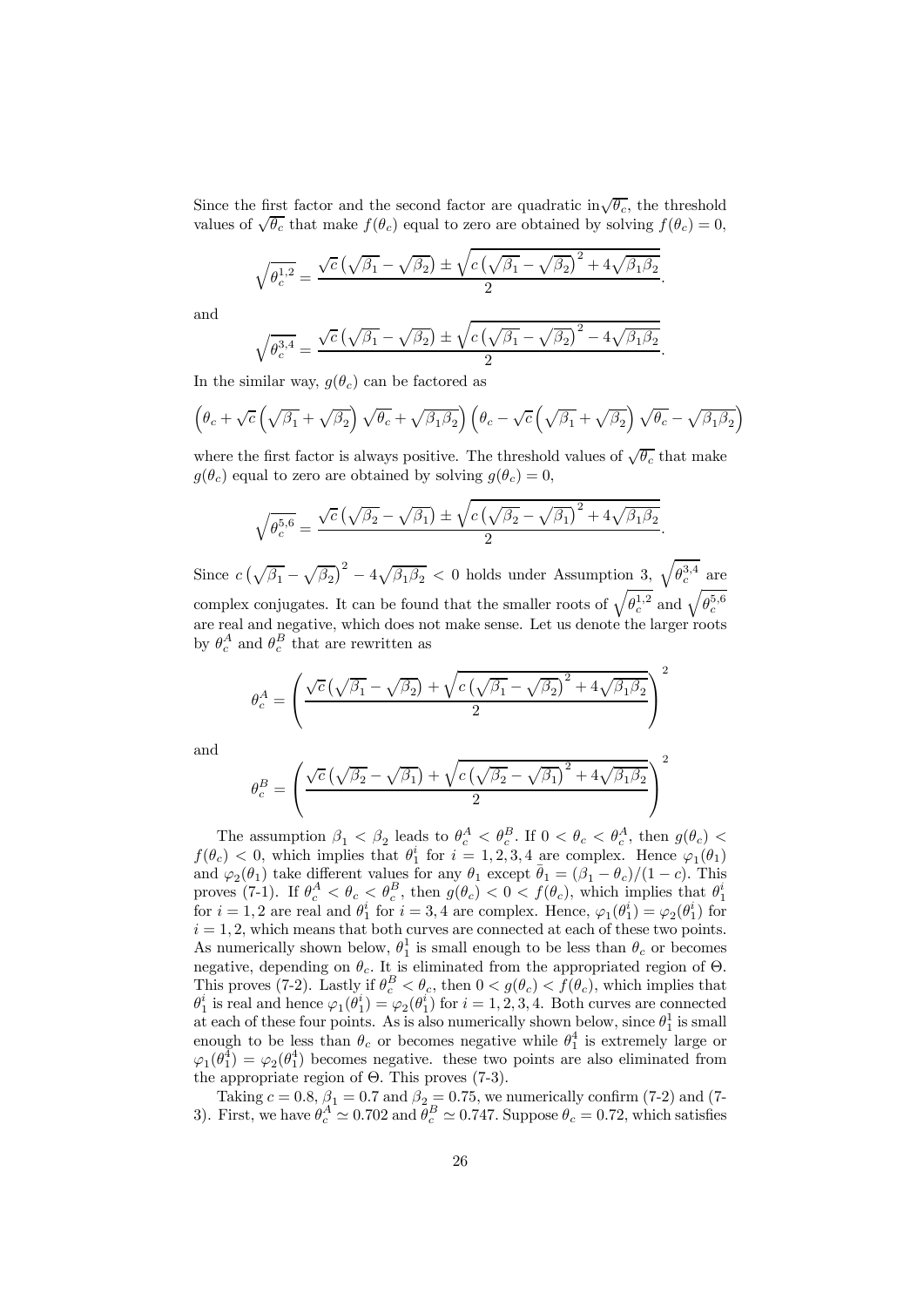$\theta_c^A < \theta_c < \theta_c^B$ . Then we have the connecting points,  $(\theta_1^1, \varphi_i(\theta_1^1)) \simeq (0.07, 10.7)$ and  $(\theta_1^2, \varphi_i(\theta_1^2)) \simeq (0.59, 5.1)$  for  $i = 1, 2$ . In Figure A(left), the real curve is the  $\theta_2 = \varphi_1(\theta_1)$  locus and the dotted curve is the  $\theta_2 = \varphi_2(\theta_1)$  locus. Two curves are seen to be connected at the point  $(\theta_1^2, \varphi_i(\theta_1^2))$ . Next suppose  $\theta_c = 0.76$ , which satisfies  $\theta_c^B < \theta_c$ . The four connecting points are  $(\theta_1^1, \varphi_i(\theta_1^1)) \simeq (-0.24, 18.2),$  $(\theta_1^2, \varphi_i(\theta_1^2)) \simeq (0.72, 4.09), (\theta_1^3, \varphi_i(\theta_1^3)) \simeq (5.82, 0.828) \text{ and } (\theta_1^4, \varphi_i(\theta_1^4)) \simeq (7.70, -0.14).$ Two curves are connected at the second and third points and constructs a closed curve in Figure A(right) in which the first point and the fourth points are eliminated.



Figure A.  $a_1a_2 - a_0a_3 = 0$  curves